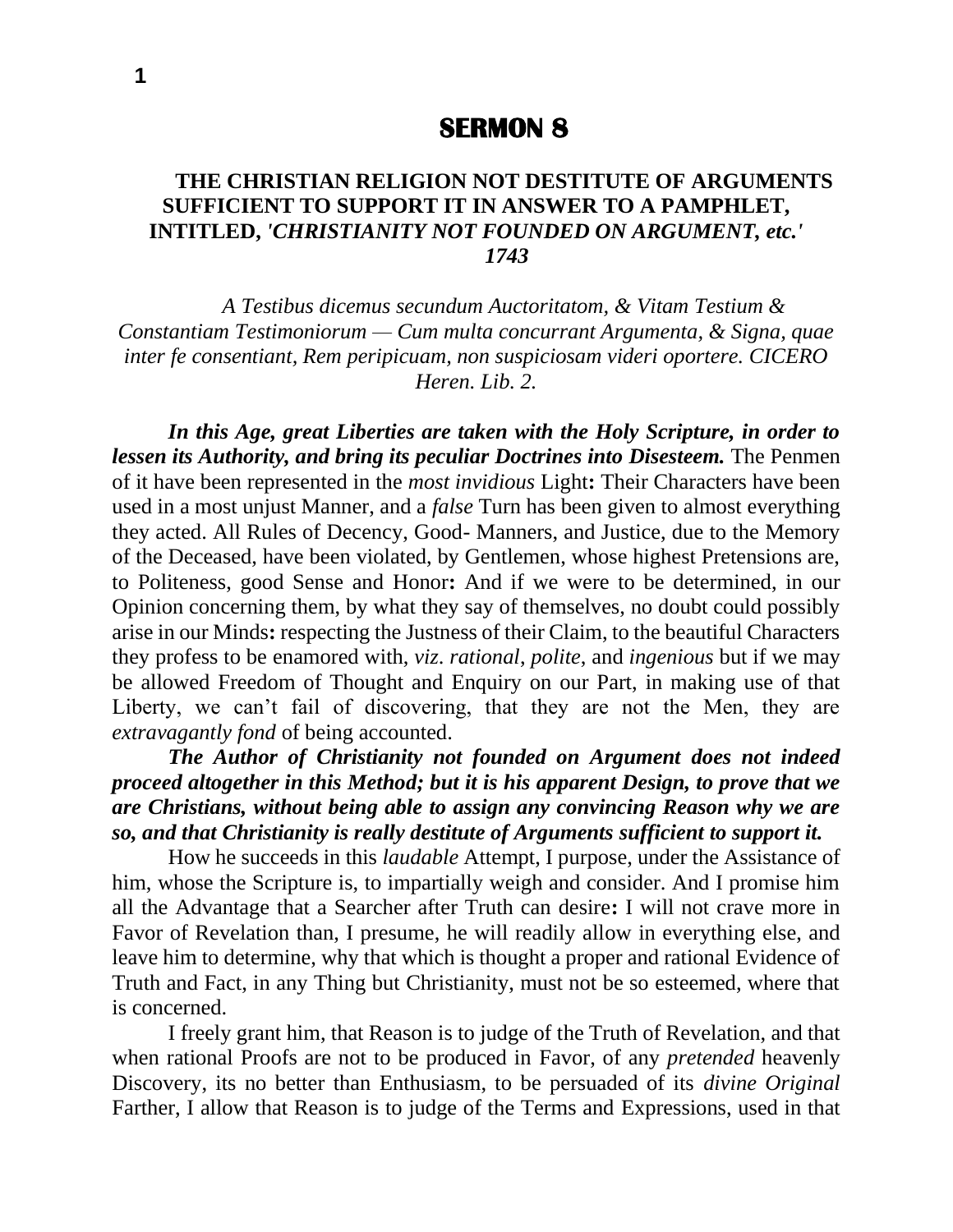Revelation, which it hath been the Pleasure of God to afford to Men. And surely it is just and proper, to interpret the Language of Scripture, agreeable to those Ideas, which are commonly intended to be conveyed by it, when we use the Words and Expressions of which it consists.

*First. This Writer strenuously contends that Christian Faith cannot be rational*. Several Things he advances against it.

*We are required to think all alike*. This he supposes is impossible; but I am of Opinion that it is far from being so, that, on the contrary, it is very practicable. If we consider what is necessary to Unity of Sentiments among Christians, how different so ever their Capacities are, we shall easily discover, that it might reasonably be hoped for.

The Scripture contains the Sum of what they are required to believe, and if the Word of God, which is the only Rule of their Faith, in its Terms and Expressions was duly attended to, and their *natural* and *obvious* Interpretation, was freely allowed of by all, there would not be any *material* Difference among Christians.

For Instance, the holy Scripture affirms that God is one, and that he alone is to be worshipped. *The Lord thy God is one Lord*. *Thou shalt worship the Lord thy God*, *and him only shalt thou serve*. Farther, it as expressly requires us to worship three, Father, Son, and Spirit, in the Commission given to the Apostles, to teach and baptize (Matthew 28:19.). Hence it is easy to see, that Unity of Sentiments, in this Doctrine, upon the Evidence of Revelation, relating to it, is no difficult Matter**:** It is as easy, as to understand, that in Numbers, one is not three, and that three consist of three times one. It is not difficult to discover, that there is but one God, and that these three, Father, Son, and Spirit, are the one only living and true God. The Scripture doubtless, has a proper and determinate Sense, and that Sense certainly is, what the Words and Expressions of it properly import; and therefore, when Christians are required to be *of one Mind* no more is designed, than, that it is a Duty common to them all, to interpret sacred Writ, without any Force or Violence, and to readily allow, those Ideas to be true, which are therein expressed. If this was done, it seems evident to me, even to a Demonstration, that very little Difference in Opinion would be found among them. And such is the Language of the Bible, that a Reader of ordinary Capacity, and unfurnished of Learning and Science, may understand it, and form a true Judgment of its Doctrines. *Men are threatened into Consequences*, says he. If by Threatening, he means human Threats of Punishment, in case they form not their Judgments, agreeable to the Opinion of others, as that is foreign to the true Nature of Christianity; I have no Concern with it, shall not defend, but condemn it, as much as himself. But if he intends the divine Expression of Displeasure, in Case Men disbelieve that Doctrine to be true, which they can't but know, is agreeable to the Language of Scripture, and is the proper Import of the Words and Expressions, It uses, it is highly just. For surely if God condescends to reveal his Will to Men, and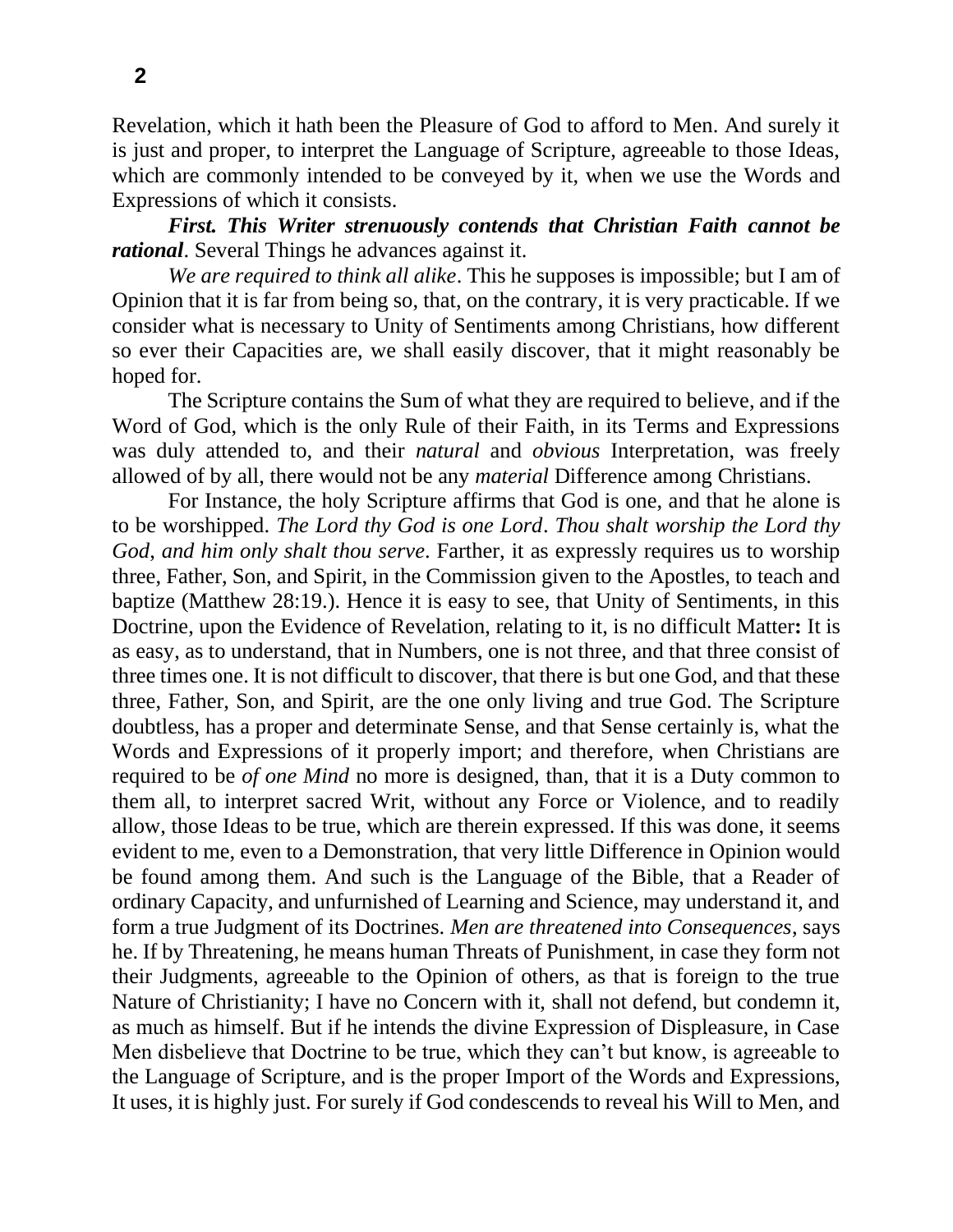addresses them in such Language, as is in common Use among them, and which they are capable of understanding, it is nothing unreasonable to threaten them with Punishment, and actually inflict it, if they refuse to believe, that when he speaks of one, he means as he speaks, and that when he speaks of three, he intends as he expresses himself.

He observes *that we are baptized into Christianity when we are Infants*, *and know nothing of the matter*. As I think this Practice not agreeable to Christianity, and can't but esteem it an Innovation, I shall not say anything to it. Let them defend it whose Practice it is, if they are able.

*Praying for Improvement in Christian Knowledge*, *he thinks inconsistent with a Conviction of the Truth of Christianity*, *upon rational Evidence*. Is Prayer then needless, where we are to exercise our reasoning Powers? It is by our Faculty of Reasoning, that we discover the Difference between Right and Wrong, Truth and Falsehood. Now is it an improper Thing, to pray to God, to bless the means, which in Providence he hath afforded us, of the Conviction of our Duty, for our Increase in the Knowledge of it**:** And to pray, that our corrupt Habits and evil Inclinations, may not influence us to act a Part, for which our Consciences would certainly condemn us?

Is it then preposterous to offer him our Praises, for the good Influence our Knowledge, under his Providence, has over our Lives, to make us virtuous, wife and just in our Conduct? Of this Opinion indeed was *Cicero*, and some other Philosophers, and also Poets But this immediately strikes at the Root of all Religion, not only revealed, but also natural, and perhaps, by so much the more, it may gain the Approbation of this Infidel.

Says he, *The rational Christian*, *whoever be he*, *must have originally set out a Sceptic*, *and hesitated for a Time*, *whether that Gospel were true or false.* But why is this necessary, is there nothing, that we rationally believe, but what we doubt of the Truth of for a Time? If so then let me become a Sceptic in some other Matters, besides Christianity. For Instance, let me doubt whether Language had the same, and not a contrary Meaning, in the Times of *Plato*, *Cicero* and *Epicetus*, *etc*. as it hath now, and call upon this Man to prove it had the same, if he is able**:** This I assure him is done with a favorable View to those Philosophers, and he may thank me for it, because if we fall into the Opinion, of a Change of Language, *Plato* and some others may be defended from allowing the detestable Practice of the promiscuous Use of Wives, and *Cicero* may be acquitted of Pleading for Obscenity and Uncleanness, and by this means *Epictetus* may be cleared of encouraging Dissimulation and Hypocrisy in the Worship of God. And therefore, I should think this Gentleman, who it is probable has a great Veneration for these extraordinary Men, may consider this as a happy and ingenious Thought, and deferring his Thanks. But the Mischief is, if it should be allowed, that Language had in those Times a contrary Meaning to what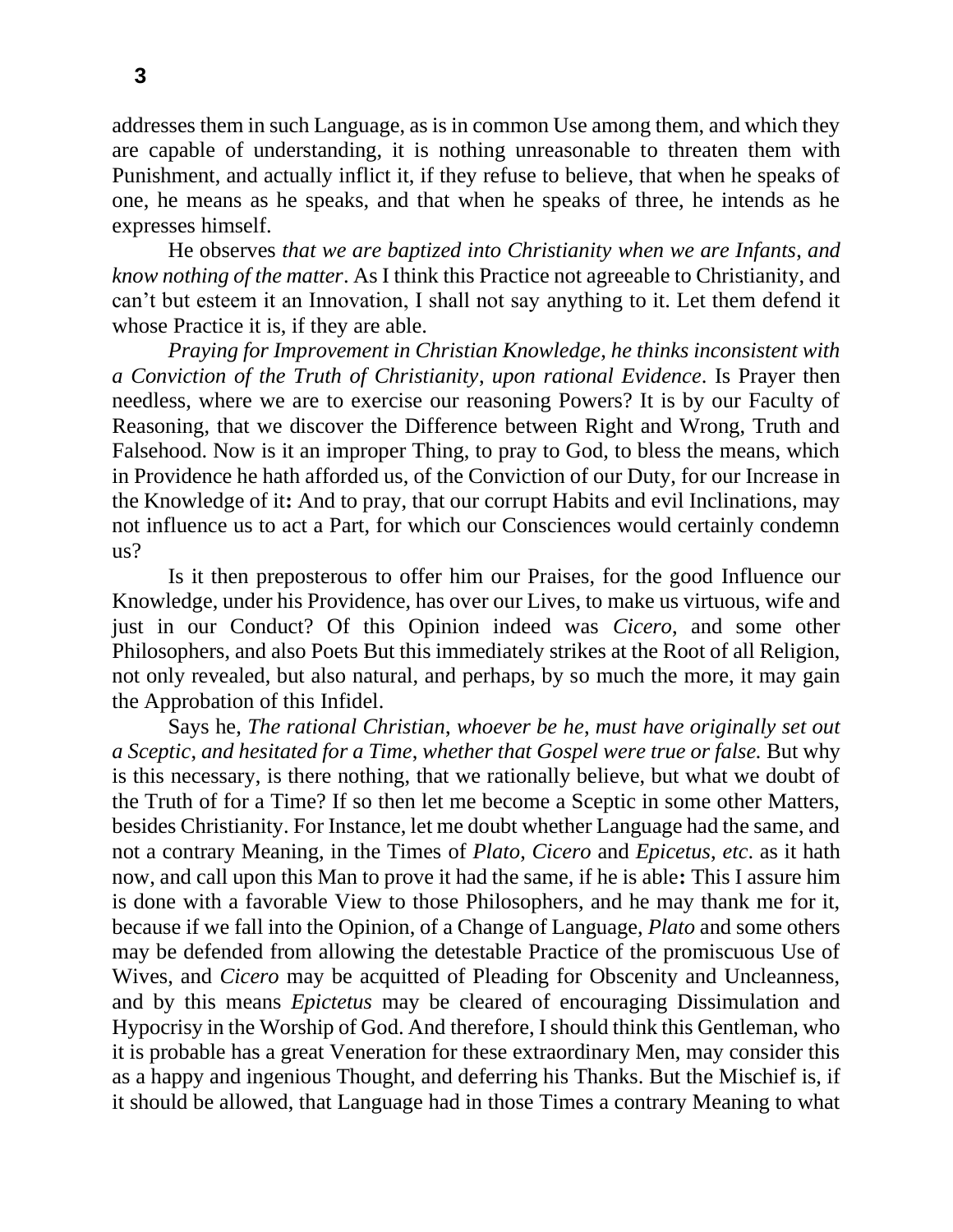it now hath, then we must understand those excellent Philosophers, to recommend Vice, when they condemn it, and to condemn Virtue when they extol it. Then it will follow, that in their Opinion, not the wife and virtuous Man is happy, but the Fool and the Knave. Then we may prove, that when they deliver the best Sense, they express the greatest Nonsense. This would lead us to conclude, that *Xenophon*  thought God knows nothing of Things part, nor present, nor Things to come. Again if Doubting is necessary to rational Belief, then why may I not doubt, whether it is unlawful to take away this Man's good Name (if he has one to loose), whether it is unlawful to deprive him of his Property, or even of Life itself?

Why should I think, that Slander is a criminal Thing, or that Theft is unjust, or that Murder is sinful, before I have examined upon what Principles I am to view these Actions in such a Light? And, if while I am undetermined in my Opinion, and am only upon the Enquiry, I should do either or each of these Acts against him, why should I expose myself to Censure and the Penalty of the Law, for doing what I have received no Conviction, is criminal, but so far as I can discover, is, if not virtuous, at least indifferent? Farther then, why may I not doubt, whether there is a first Cause of all Things, whether there is indeed a God, and if, while I am in Scruple, (which by the Way may be the whole of my Life) I deny him all Honor, Worship and Adoration, surely I am nothing Criminal, in this Matter, for however evident it is in itself, that the World rose not into Being, without the Exertion of an infinite Power, I am uncapable of seeing that Evidence; and therefore, it is nothing at all to me, and by Consequence, I may lead my Life, without any Fear of God, without paying him any Honors, or Desires of his Favor and Protection, and be perfectly innocent all the while.

To proceed no farther in this wild and extravagant Manner of speaking, as there is, a rational and irrational Belief, so there is a rational and irrational Doubting. If it be the Character of a Sceptic, to doubt without Reason, whatever he may think of it, he excels not in Wisdom and good Sense the Enthusiast, who believes without Reason. One is as irrational as the other. And to speak freely, the Sceptic is that in Doubting, which without Reason, he charges upon the Christian in Believing, not the wife and understanding Man, but the foolish and unreasonable one. To doubt whether there is any Difference, between Right and Wrong, Truth and Falsehood, Virtue and Vice, whether Right, Truth and Virtue are amiable, and Wrong, Perfidy and Vice are monstrous and evil, will hardly be allowed rational, and if not, then there are some Things rationally believed, where Doubting cannot reasonably take the least Place. And question not, but Christianity will appear to have such Evidences and Arguments in its Favor, as will necessarily oblige every rational and unprejudiced Enquirer, to allow, that no Doubt can reasonably be admitted concerning Its Truth and great Importance.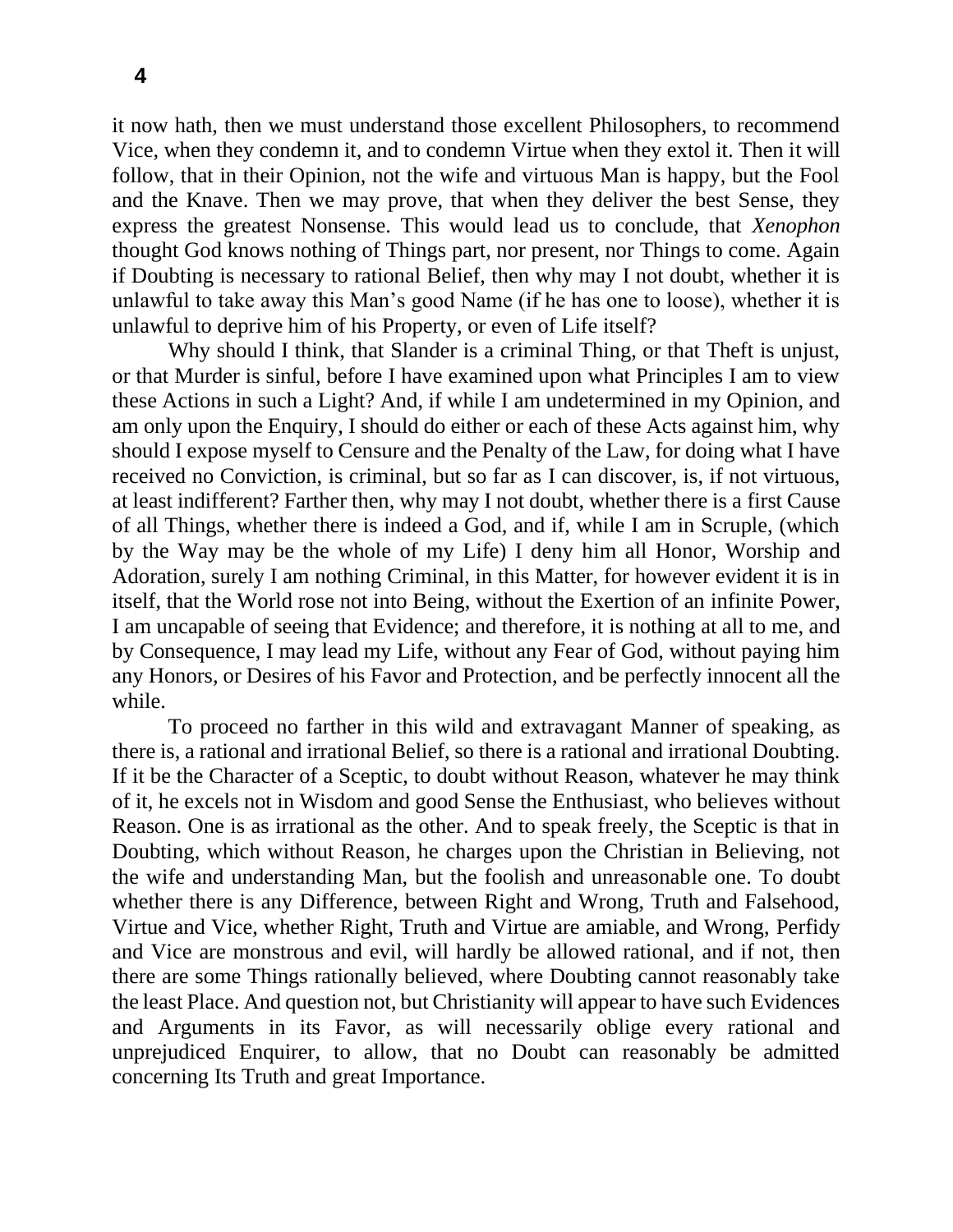He objects that, *Morality is of no esteem without this Christian Belief*. In answer to which, I *observe*, *that Virtue* and a good Life, are certainly very advantageous, a Person who indulges not to Pride, Covetousness, Uncleanness, Malice and Revenge, will not be attended with the uneasy Consciousness of having so done. But if Men-actually are defective in Morality, if they still are not what they ought to be, if they have in any Instances, acted what they ought not to have done, they are justly liable to the *awful* Resentment of that God to whom they are, accountable in their Conduct in all Things.

And, if Men in Fact are such in their Behavior, either through' Defect in Duty, or in acting contrary to it, as that they on account thereof, deserve the Displeasure of why should it be thought unreasonable, that they are not accepted and rewarded by him, for an Obedience, which is allowed to be deficient and stained with Guilt? If indeed, any Man, this Writer for *Instance*, is as pure and regular in all Things, as he ought to be, I am free to grant he will not be condemned, but be approved by his Maker, and receive Happiness from him. But if he is not the Man he ought to be, in every Branch of his Conduct, he will fnd nothing contrary to Goodness or Justice in his Condemnation.

Here he seems to discover a Dislike of expecting Pardon, alone through the Mediation of Christ, if Revelation had not recommended that Doctrine to us, I suppose this Author would not have represented it as destitute of Arguments and Evidences, sufficient to support its divine Authority. In this Place he also observes that we may not live long enough to go through with a proper Enquiry, into the Evidences of Christianity, and that, that may prove of fatal Consequence. Prodigious Labor, great Pains and long Study it seems, are necessary to a rational Belief of Christianity! Labor as great, as to learn the Import of the Terms, God, Sin, Punishment, Savior, Mediation and Suffering, to which how few are equal!

Labor as difficult as to discover, that none but God can foreknow the free Actions of Men, and declare the Parts they will act, Centuries of Years before they exist, that none but God is able to alter the Course of Nature, raise the dead to Life, and work Miracles of the like kind. A Talk attended with as great Difficulty, as discovering that Men existed more than seventeen Hundred Years ago, and what Proof can be given of that, which may be thought a proper Foundation for a rational Belief of it? Extraordinary Labor this, doubtless! to which every Man of common Sense is equal, and may, and must**,** be assured of the Truth of Christianity, if he exercises Reason, the very Moment he takes into Consideration the Evidences of it, upon such Testimonies, as he would believe any else in the World, better Testimonies than which, he has not, to found his Belief upon, that the World existed, so long a time since, as Christianity is supposed to have been introduced into it.

*Few Men says he are qualified for Reasoning*. This Writer would doubtless be esteemed of the Number of the happy Few, who have this rare and uncommon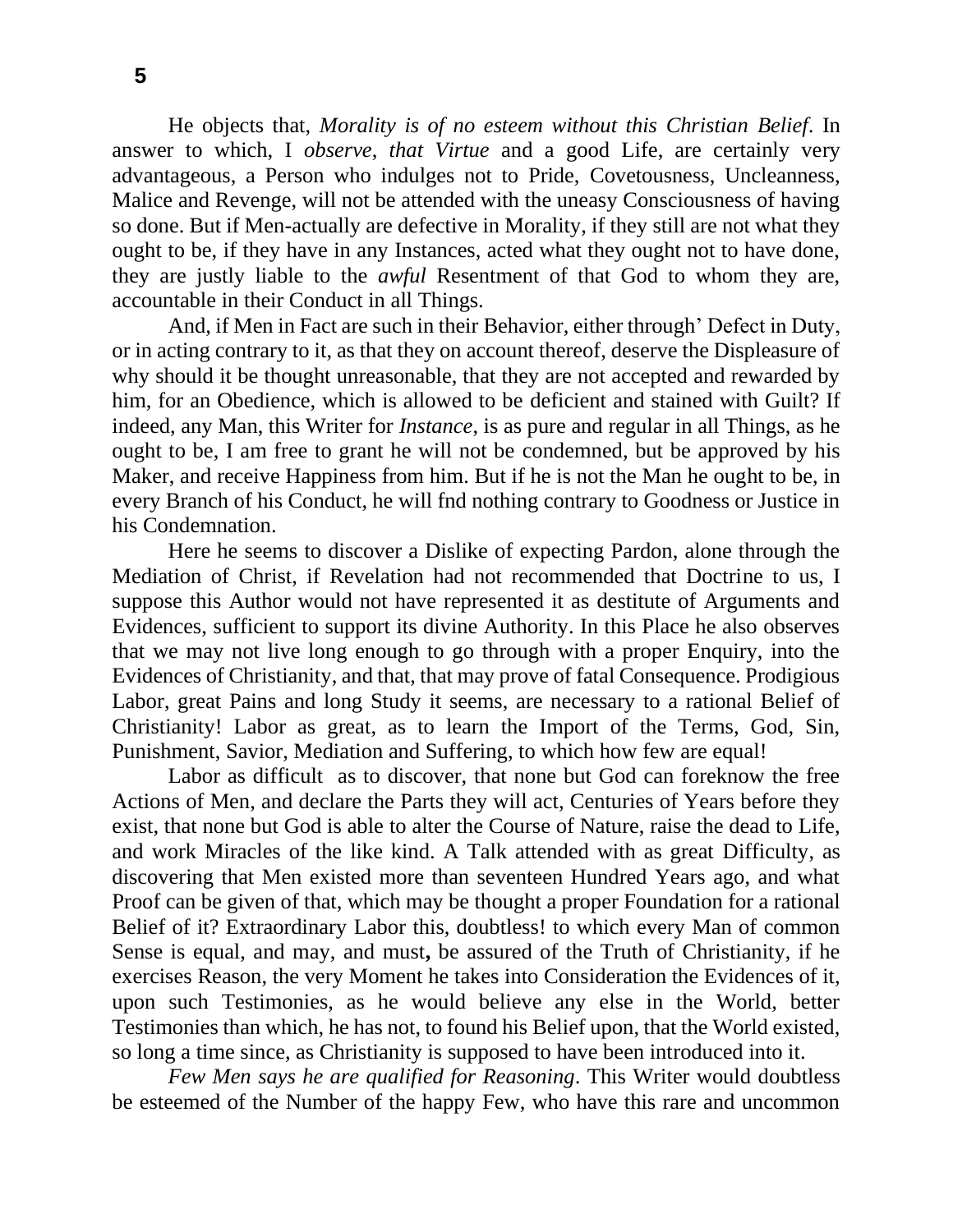Qualification. He is able, by his superior Penetration to discover that Works proper to God, are not clear and sufficient Proofs of the Exertion of his Power, that Predictions of the Parts Men Will act Hundreds of Years before their Appearance on the Stage of Life, which he only can be acquainted with, is no infallible Evidence of his conveying to us the Knowledge of his Will. He is able to prove, by his admirable Talent of Reasoning, that we have no certain Ground to believe, that there ever were such Men in the World as *Alexander*, *Plato*, *Cicero*, or *Julius Caesar***:** Nay, that it is a Thing disputable, whether the World is two Centuries old, for we have it only upon Report and Hearsay, which are very fallible and uncertain Things. And if indeed the World is of such Standing, as the Times in which these Men are supposed to have liv'd, he can teach us, that it is uncertain whether Language has not passed under an entire Change, that those Terms which now stand for Virtue might then mean Vice, and these Words which now express Valor, might then be used to express Cowardice, and therefore, we learn from this accomplished Reasoner, that it is uncertain, when we read *Plato*, or *Cicero, Quinius Curiius*, or *Caesar's*  Commentaries, whether we are to understand them of recommending Virtue or Vice, whether *Alexander* was a Coward, or a bold and resolute Man, whether *Currius* and *Caesar* speak of Flight or of Victory. Rare Discoveries *these* indeed, and truly worthy of a Free-thinker or Infidel.

*The Reasonableness of Religion in Speculation nothing to the purpose,* says he: *It is one Thing whether a Proposition be indeed true in itself, and another whether a Man be bound to apprehend and believe it.* A Man is bound to believe where doubting is unreasonable, for Difference is unsupported by Reason, is as irrational, as Faith without Evidence, and Foundation. And with Respect to the Proofs of the Truth of the Christian Revelation, they are such, as admit not of rational doubting. Works, which men really must and cannot but know, to be truly divine: And discoveries of future Events, which depend on the free Actions of men, are incontestable Proofs of a heavenly Appearance and Instruction: And if we have such Evidence, of Works of this Sort, being performed, and such Discoveries being made, as is thought *sufficient* to support us in the belief of other Facts done, as long a Time since, it is here doubtless, altogether as *valid* and *sufficient*, and it is not Reason to scruple that Evidence, but downright Madness and Obstinacy.

Besides, no uncommon Degree of Knowledge and Improvement, are requisite to enable a Man, to discover that, interrupting the Course of the sun, or of the Earth, is a Work proper to him, who gave Motion to the one, or to the other; whether it is a Work truly divine and proper to God, the Fountain of Life, to raise a Person from the State of the Dead. A Man must as certainly, and as soon be persuaded of this, as that God formed the World, and upholds the Frame of Nature.

Says he, *The ablest and best of Men are disqualified for fair Reasoning, by their natural Prejudices.* How! yes, how! The ablest and the best Men disqualified,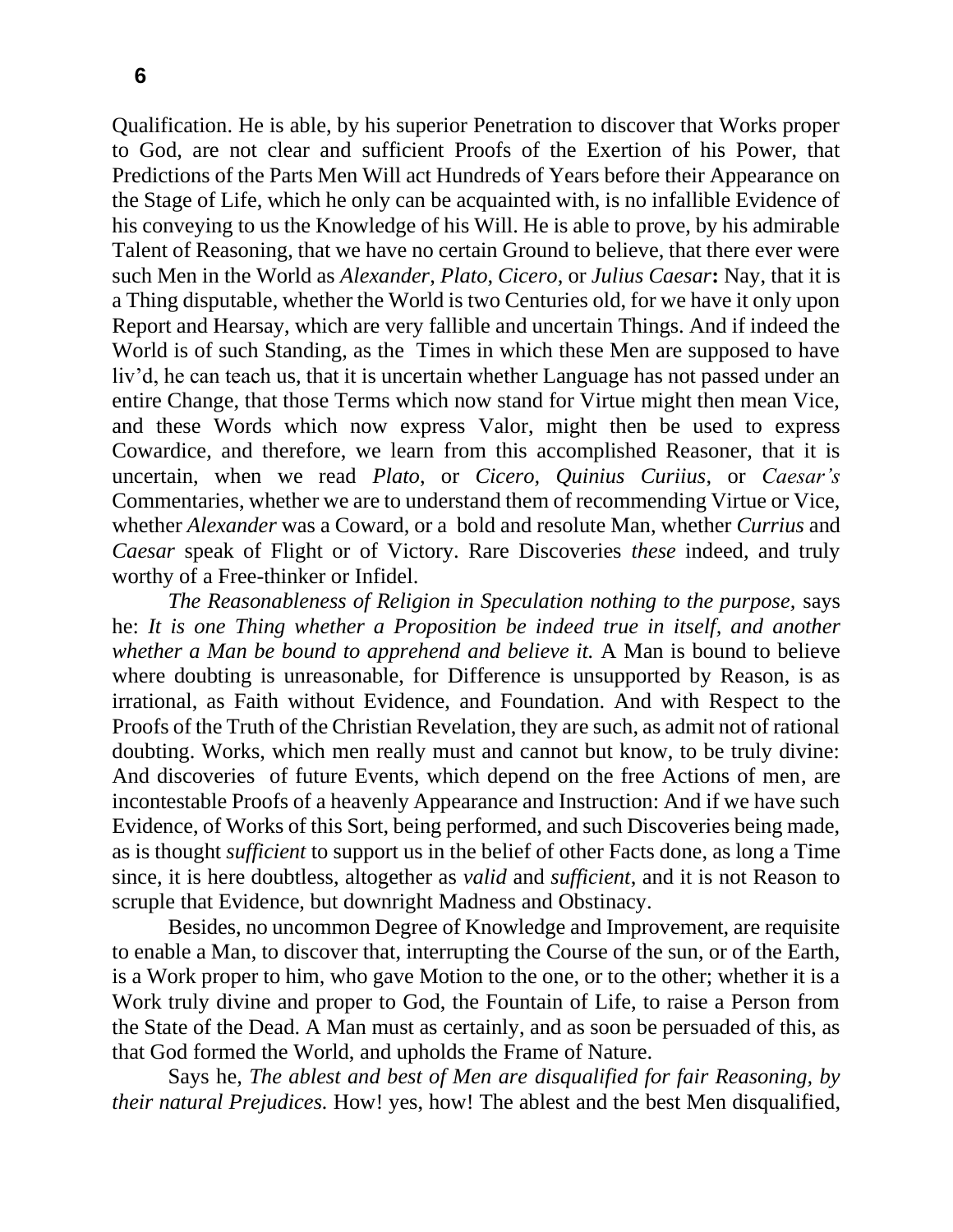etc. I ask how Man came to be *rid* of all his natural Prejudices and Prepositions, is he so happy? Why then may not some others also enjoy that Happiness? Does he think, that he is the only Person in the World who possesses this most desirable Privilege? After this, surely, we may credit him, if not our Savior, or his Apostles. Here is a Man divested of all Prejudices, the thing which prevents the *ablest* and *best*, of Men (well then he is *not* of that *Number*) of finding Truths: That to believe a doctrine attested by *supernatural* Works to be true, is sound and credulous: That to yield an assent to the Truth of Facts; which all the Reason we have, dictates to us are *indisputable*, upon the Evidence afforded us in Confirmation of those Facts, is unreasonable. In short, let us give up ourselves to the Instruction, of this *singularly*  happy Man, and let him enjoy an Honor, which the *ablest* and *best* of Men, because of their natural Prejudices, have no just Claim to *viz*. to be esteemed *fair* and *impartial* in Reasoning. He is no doubt an Interpreter of Ten thousand. Had he not concealed his Name, what Honors would have been paid him, and what *humble Submissions*, would have been made to him! How in the World came this non-such Man to affect Secrecy? If thro' Humility, he is more modest, in my Opinion; than he is discerning, whoever he be; but I don't take it, that this is the Fact**:** I rather think somewhat else, *viz*. a Consciousness of endeavoring to shock the Christian in his Faith, upon Grounds, far from being *rational or just*.

*A rational Faith when attained would not answer the Ends.* He instances in several Things, *It would not work Miracles*. A mighty Discovery! Who ever thought that a Persuasion of the Truth of Christianity, upon the most reasonable Conviction, would enable a Man to perform miraculous Works? Christianity requires it not, suggests it not.

*It would prove too cold*. This is also granted without any Prejudice to the Cause of Christianity.

*Too changeable*. That some have altered in their Sentiments, with relation to very important Doctrines the Christian Religion, is well known; and it is equally well known, that they have so changed, without reasonable Grounds and Motives**:** As did *Dr*. *Whitby*, to whom this Writer has Reference.

*Would not administer that Spirit of Comfort*, *in the Reflection*. This is freely granted.

*Not of Force*, *sufficient*, *to command the Passions*. This is also readily allowed.

*Much left to suffer Martyrdom*. This is not denied. But what are all these Things to the Point in View? What if a Persuasion, upon the most rational Evidence of the Truth of the Christian Religion, will not influence a Person to all, or any of these Things**:** but something must be superadded to that Persuasion, is this any Proof, that the Belief of Christianity, is without rational Ground and Evidence?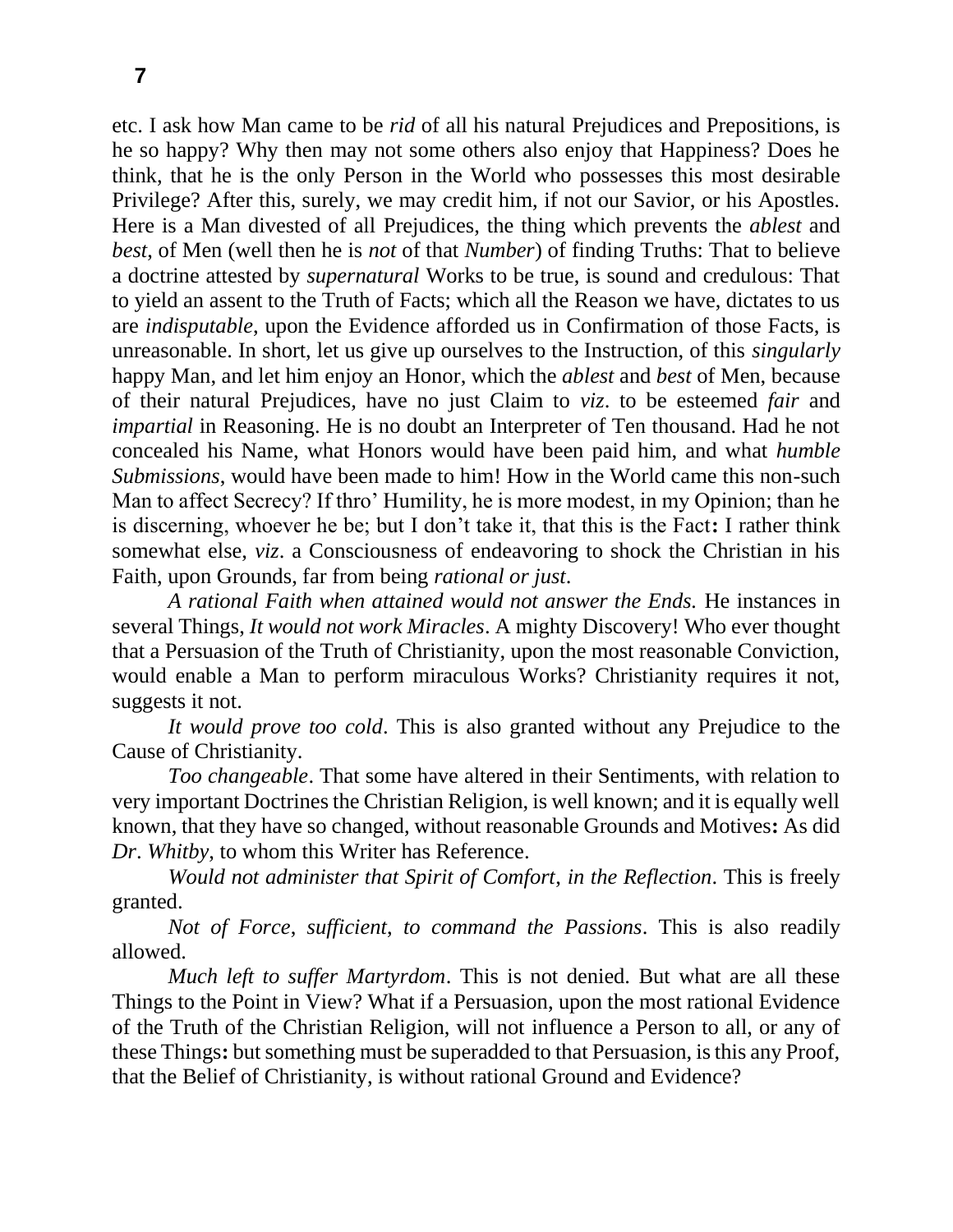Because Men act not up to their Principles, is that to be objected to the Reasonableness, of the Belief of those Principles? A small Degree of Reason, far less to be sure, than this Author is Matter of, will enable a Person to discover the Absurdity of such an Imagination.

## *Secondly. This Writer undertakes to prove, that Christ and his Apostles, never proceeded in this Method of giving rational Evidence of the Truth of those Doctrines they taught, but constantly required Men to believe without it.*

Before I enter upon the Consideration of what he offers, on this Head, I desire it may be carefully observed, that those Things which were Proofs of the divine Mission of Christ, or of his being a Teacher come from God, ought to be allowed Proofs of the Truth of those Doctrines he delivered**:** And that if his Apostles failed not to give full Evidence, of their having a heavenly Commission to teach, it is Unreasonable, not to allow that Evidence to be a Proof of the Truth of those Points of Doctrine they inculcated. Now Christ gave the fullest Proof of his divine Mission, such as would not admit of the *least reasonable* Doubt. He proves it by the Writings of the Prophets, who all spake of him, of his Family and Birth, of his Circumstances and Wisdom, of his surprising Works, of his Sufferings, Death and Resurrection, all which Particulars were exactly fulfilled in him, and therefore, were evident and undeniable Proofs, of the extraordinary Mission of those Prophets, as well as of the divine Mission and Authority of our Saviour himself. Again, he confirms it by his Works, the miraculous Works which he performed bore witness of him, he healed the sick, gave Sight to the Blind, cleansed Lepers, cast out Devils, and raised the Dead to Life; which were the Works of such a Nature, as could only be effected by *divine Power*, and therefore, *not to be performed* by a Person who had not a divine *commission*. To these Works Christ appeals, and urges them as Proofs of his being sent by God, both with the Jews and with his Disciples. With the Jews, *If I do not the Works of my Father, believe me not: But if I do, tho' ye believe not me, believe the Works: That ye may know and believe, that the Father is in me, and I in him.* (John 10:37, 38.) In the same Manner he reasons with his Disciples: *The Father that dwelleth in me, he doeth the Works. Believe me that I am in the Father, and the Father is in me: Or else believe me for the very Works sake.* (John 14:10, 11.) Since our blessed Redeemer gave abundant and unexceptionable Proof, of his being clothed with divine authority, is it reasonable to think he was *too assuming*, when he *taught as one having Authority, and not as the Scribes*, who were *not* invested with such *heavenly Powers*? Surely not. And since his disciples had clear and full Evidence, of his divine Mission, was it unreasonable to expect, that they should readily assent to the Truth of what he taught: And were they not justly blamed for not believing him to be the Person, they had the highest Reason to conclude he was? Christ's reproving them for Incredulity, when the had all reasonable and sufficient Ground to believe, is objected to the Clearness and Sufficiency of the Evidence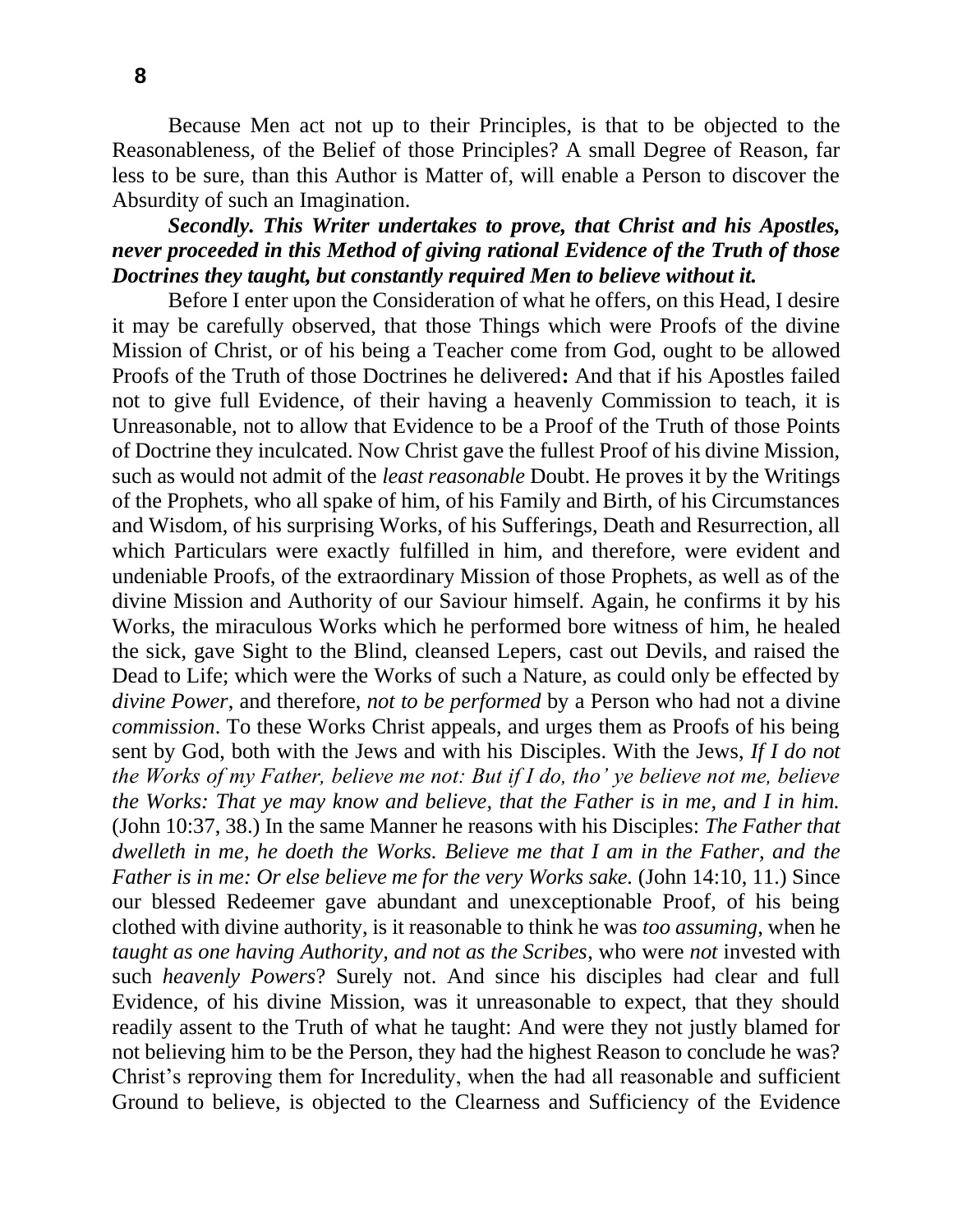afforded to them, in order to the Faith. And if they had appeared forward of Belief, then, no doubt, this Man would have represented them, as *credulous*, and disposed to believe, without a *solid* and sub*stantial* Ground for Faith, and have argued that, for that Reason their Testimony is less deferring of our Notice. — This Man's Sneer at the Disciples of our Lord, how much so ever he may be delighted with the *fine Turn of Wit* it contains in it, is as *bold* and *impious*, *as* 'tis *low* and *trifling***:** It

is this, *they knew nothing of Reasoning*, *it was quite out of their Element*; *they had had their Education on the Water*, *and tho' they understood their Trade so far as to be well versed in mending their own Nets*, *would go near it is likely to be entangled themselves*, *when they had to do with the figurative ones of sophistry or Syllogism*. The Art of Logic is doubtless of Use in Reasoning; but that Men know nothing of Reasoning, who have not made themselves Masters of that Art, is an Observation, that a Man of the least Degree of good Sense or Modesty, would even blush to make.

But why does this Man mention Sophistry? I hope he don't think that every Syllogism is a Sophism; if he does, he is not much better acquainted with Logic, than the most credulous Christian he despises. Sophisms either express what is not true, or less than is true, or more than is so, and therefore, Truth is not to be taught or demonstrated by Sophisms; and by Consequence, a Teacher of Truth only, as our great Lord was, can't be supposed to make use of Sophisms. Besides, Christ reasoned in the most clear and nervous Manner, infinitely better than this Man anywhere does; and if he pleases, he may, put his Reasoning into a syllogistic Form, if that will give him Satisfaction**:** Thus, Whatever God gives Testimony to, is true; he gives Testimony to my Doctrine by his Word and by Works, and therefore nay Doctrine is true. This is the Manner of Christ's Reasoning in John 5**:**36, 37, The Truth of the Proposition or Major must be evident to every Man, I suppose to this Author, and the Truth of the Minor cannot be called into Question, without giving the Lye to Christ, who is *Truth*; and at the game Time offering Violence to Reason, and therefore, the Assumption; I should think must necessarily be allowed. Again, tho' the Disciples were Persons unprovided with Learning in the common. Way, they did not remain illiterate, for by a Miracle they became such Linguists, as this Author may despair of ever being (Acts 2:4, 8, 9, 10.); which by the way is an evident Proof of their divine Mission. And Christ, who sent them to preach; was a *Mouth and Wisdom to them*, *which all their Adversaries were not able to gain say nor resist*. Farther, is it to be expected of a divine Teacher. that he shall evidence the Truth of his Doctrine, by Argumentation and, Reasoning from *natural* Principles? What Need. is there, for a Teacher, who proceeds in this Way only, to prove his Call to teach, by a pompous Shew of Miracles, since he advances no other Doctrines, than what he confirms by Argument and Logic? Is there any Necessity to excite Men's Belief of such Principles, by *supernatural* Works, which when clearly stated and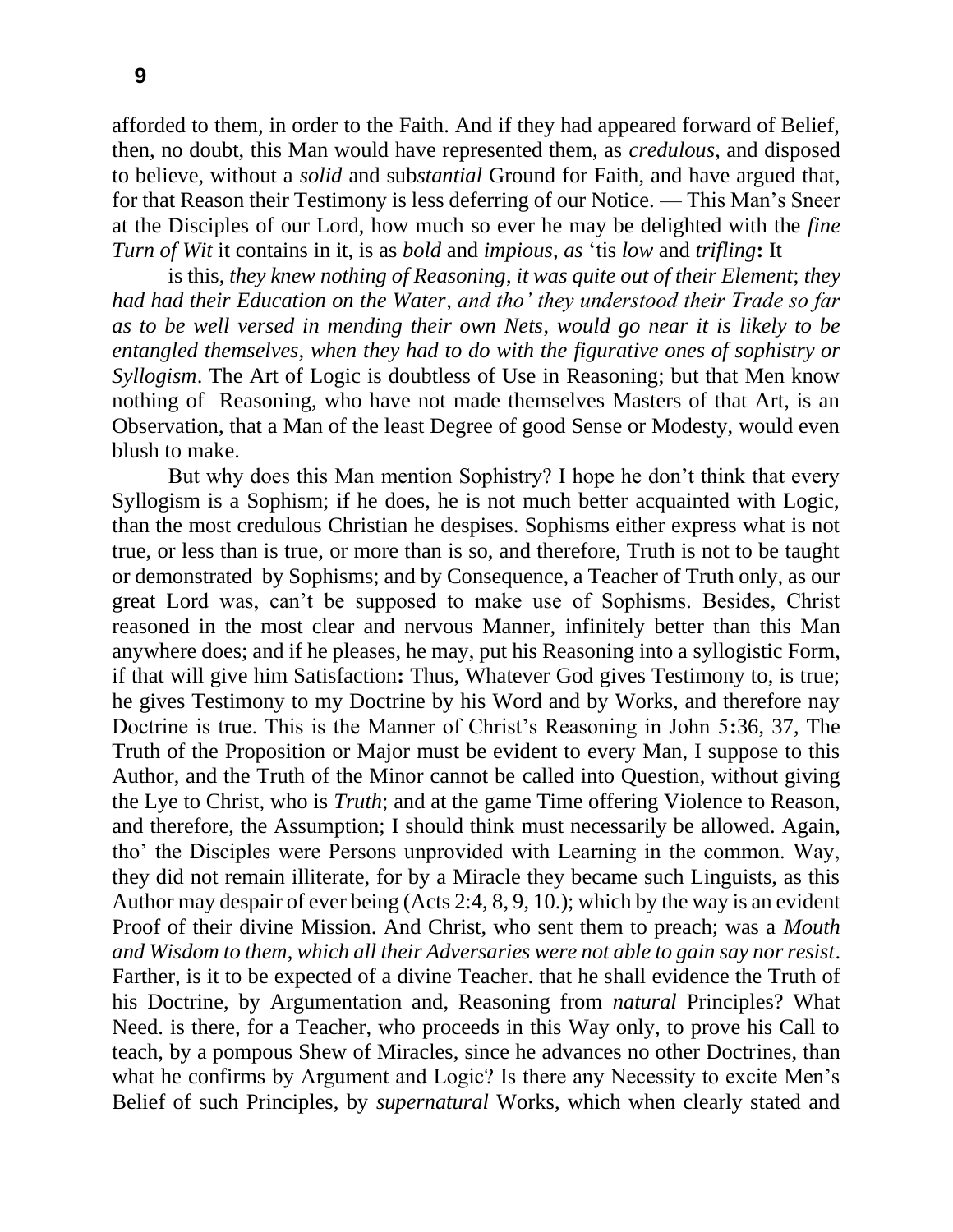fairly proposed, they must needs know to be true by the Light of *Nature*? This surely is unnecessary. But, as our Saviour taught Doctrines, which, Reason could never discover, though' they are not contrary to it, it was proper and necessary, that his Mission from Heaven should be well-attested, as it really was, that no Ground of Scruple might remain concerning the Truth of those Doctrines.

Moreover, since many of the Principles, our blessed Lord and his Apostles preached, were not discoverable by Reason, it is irrational to expect, that he or they should prove them by Reasoning and Logic**:** For that is arguing from some known and allowed Principle of Truth, to the Truth of Some Other Thing connected with it, dependent on it, and necessarily arising from it.

This Author charges Our Lord with being backward of explaining to his Disciples the Doctrine he taught, but without the least Foundation, for tho' he reproved them sometimes, for their Incredulity, as he very justly might, he was never wanting to favor them with farther Instruction and Explication, upon Application to him for that Purpose. Another false Charge this bold Man dares to exhibit against him, *viz*. that he expected *Conviction to precede Evidence*, *as the germs of a Favor consequently to be enjoyed***:** Because in some Instances he asked Persons desiring a Miracle to be wrought by him, in their Favor**:** *Believest thou that I am able*. But how is this a Proof, that he expected Conviction to precede Evidence? He only called upon them to express that Faith they acted on him, supported by preceding Evidences of his divine Power and Mission. Farther, whereas he infers the same Thing, from the *Pharisees* requiring a Sign, and Christ's blaming them for it, he is quite beside the Truth, It by no Means appears, that Christ considered it Presumption and wanton Curiosity to expect Evidences of his heavenly Power and Authority, in order to believe in him, for many such he gave, to that End; But the Case in Fact was this, they wanted a Sign from Heaven (Matthew 16**:**1.), they would choose the Sign themselves. Most unreasonable and impious! What if divine Power is exerted to confirm the Truth of any Doctrine, in working a great Variety of Miracles, shall Men refuse to believe, because such a particular Miracle is not wrought, as they desire, and take upon them to dictate to the Almighty what Sort of Wonders he shall work, if he gains their Credit? Well might our Saviour call them an *adulterous Generation*, for this daring Presumption and Impiety, Yet let it be observed, that our Lord gave at the same Time, Assurance of such a Sign, Which is an unexceptionable Proof of his divine Mission, *viz*, his Resurrection from the Dead, which was attended with an Appearance of Angels from Heaven.

We now come to the Apostles**:** This Writer might have spared every Word he here expresses, He observes they had *not Leisure*, nor *Qualifications for* Reasoning. And what then, if they' had not Leisure nor Qualifications, for doing what it was not their Business to do, no Damage will thence arise to the Cause of Christianity.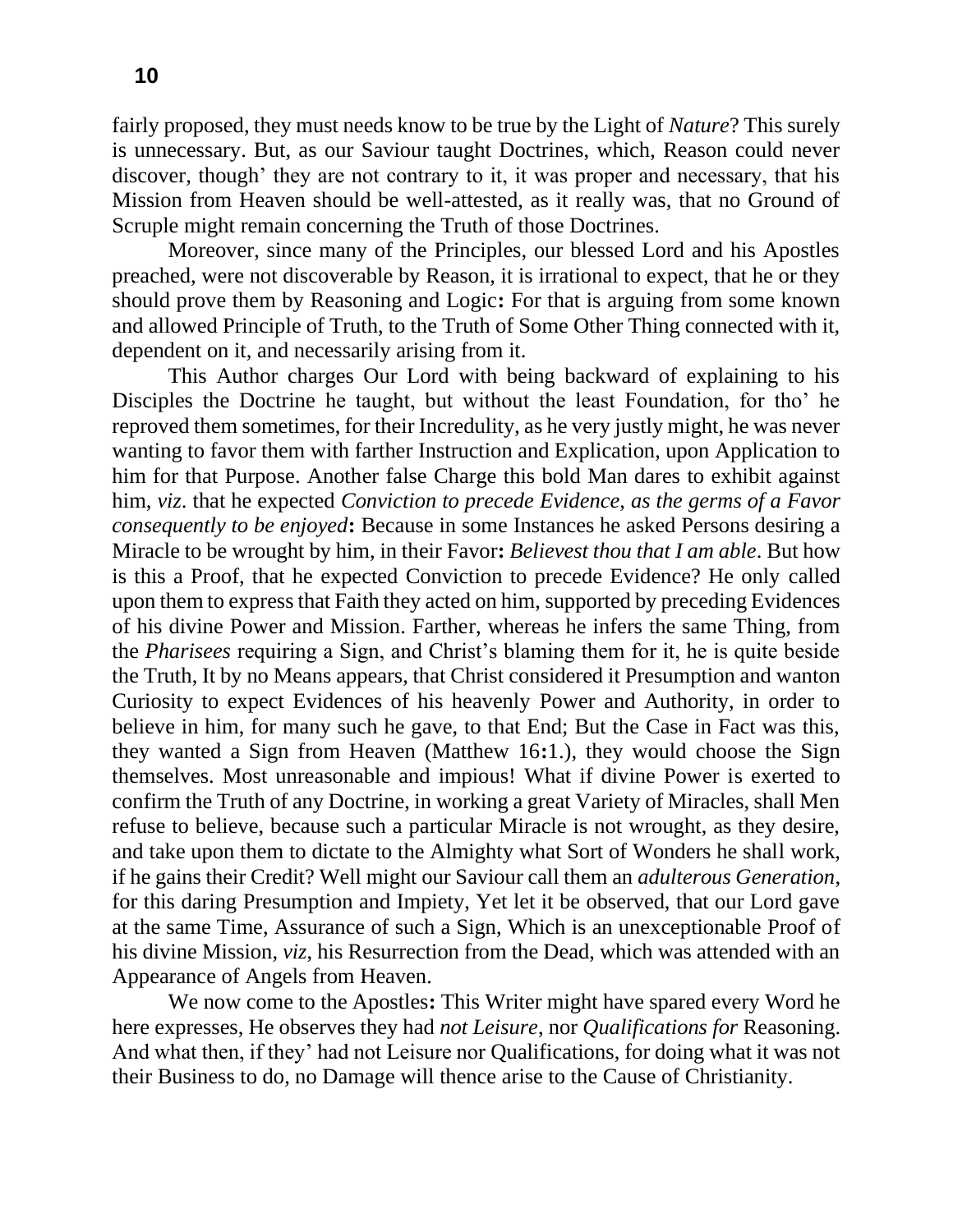They brought Doctrines agreeable, to, and of which, Reason was capable of making some feebler and less evident Discoveries. And they discoursed of those Doctrines, in a much better Manner, than ever any Philosopher did, or than this Man, who despises them and their Writings, is able to do; and urged the Practice of *all*  moral Virtues, upon the Command and Authority of God, and the Pain of his Displeasure, if Men did not; which Manner of treating on moral Subjects, is, I suppose, exceeding *disagreeable* to the Taste of this extraordinary Man. It is farther to be observed, that they taught some Doctrines, quite cut of the Verge of Reason, concerning God, and his Purposes, concerning Sin and its Consequences, and a Deliverance from all the dreadful Effects of it, by the Mediation and Death of Christ: Things out of the Reach of Reason, and which it could never have discovered; it is therefore irrational, to expect Demonstration from Reason of their Truth. What the Apostles had to do, as Teachers of Mankind, was to prove their heavenly Mission and Authority, which when done, as it actually and fully was done**:** For *God bore them Witness both with Signs and Wonders*, *and divers Miracles*, *and Gifts of the Holy Ghost*; they might lawfully claim a Right to be heard and credited, without Wrangling and Dispute. But this Person will not allow Miracles to be a sufficient Proof of Doctrine, *because*, as he is pleased to assert confidently enough, *they have Time out of Mind* undoubtedly *been performed in Favor of false Doctrines*. I find however incredulous the Author is, with Relation to Bible History, he is not so with Respect to other Histories, it requires, as he pretends, an extraordinary Degree of good Sense, and the Acquisition of a considerable Share of Learning, to be able to form a true Judgment of the Facts, recorded in the Gospels and the Acts of the Apostles**:** And they at most have only a. Probability of Truth; but other Histories are easily understood, and the Facts reported in them may be proved true, and relied on, without that labor's Reasoning necessary to prove the Truth of those Facts related in the Holy Scripture. I must take the Freedom to tell him, that as he is a Sceptic, with regard to Revelation, I am so with Respect to this confident Assertion of his, I doubt of its Truth, and challenge him to prove, that *real* Miracles were ever wrought in favor of *false* Doctrines**:** Let him tell us of what sort, by whom, when, in what Place, upon whom, and before whom, they were performed. He who is so incredulous himself, where the Authority of Scripture is concerned, may surely allow another, not to take up with a Thing, upon his have Affirmation, without proper Vouchers. I am tempted to think, how reasonable so ever this Demand is, he will excuse himself of the Labor, from a Consciousness of the Difficulty attending it. Let him not take *lying* Wonders for real and true Miracles, as here he does**:** *This*, says he, *the Scripture itself confesses*, *when it warns us of lying Wonders*, *and false Christs*. We see a Man of distinguished Capacity, and singular Accomplishments may mistake, where the rude and unpolished would not, he takes false Christs for the true Christ, and lying Wonders, for real and true Miracles**:** If he does not, he argues most impertinently.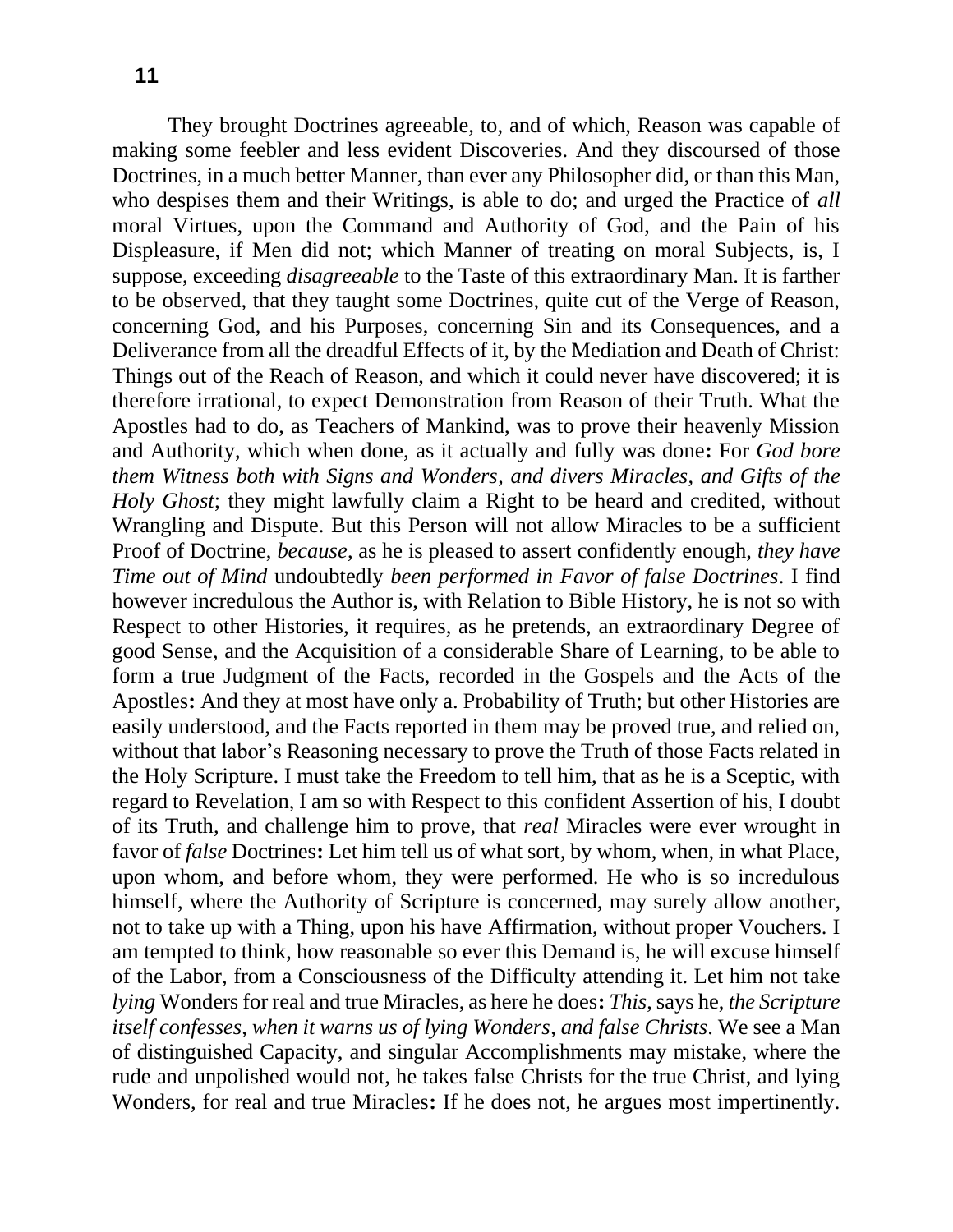He is speaking of true Miracles, the Scripture speaks of *lying* Wonders, of Things that seem to be of an extraordinary Nature, but are not in Fact**:** what they seem to be. But, because *lying* Wonders and feigned Miracles, may be performed by Imposters and false Teachers, it by no means follows, that *real* and *true* Miracles. may, such as were wrought by Christ and his Apostles. *Lying* Wonders may be done by *lying* Teachers, but *true* Wonders can *only* be effected by Teachers of Truth, in Confirmation of their Doctrines. I can no more believe, that God would exert his Power to work Wonders, to confirm a Lye, than I can think, he is able to express a Falsehood, the *former seem*s to my Understanding, as *irrational* as the *latter*, and as much contrary to the Rectitude and Truth of the divine Nature. Next follows a very extraordinary Observation, in our Author's Performance, *viz*, *The Miracles of Christ and his Apostles*, *say*s he, *were natural Effects of Gospel*, *Benevolence*. And what then, do they lose anything of their Force, because of that? What, because they were Works of Mercy, as well as of Power, is the Evidence they afford less clear and shining? It may be it would have greatly gratified this Writer, if the Miracles of our Saviour and of his Apostles had been of a contrary Nature, if Men had been rendered miserable instead of being made happy**:** If they had been delivered into the Hand of Satan to torment and rack them, instead of being rescued out of his power, if they had been killed instead of being raised to Life when dead**:** I say perhaps, Wonders of such a Sort would have highly gratified him, that he might have had an Opportunity of objecting to the Christian Religion, as introduced with Cruelty and Vengeance, and not suitable to the Goodness. of God, and therefore not likely to be any Religion supported by his Authority, Let this Man perform Works of the same Nature, and display the same Benevolence as Christ and his Apostles did, in healing the sick, giving Sight to the Blind, cleansing Lepers, and raising the dead to Life, if he is able, and I will acknowledge him to have a better Title to being credited in his *bold* Assertions, than at present, I can persuade myself, he has a just Pretension to.

Again, he observes, *especial Care was taken not to have them made public*. Our Lord then was not ostentatious and ambitious of popular Applause. So far sure he may be intitled to the Characters *of humble* and *modest*. It had been happy for this Man, if in any Degree, his Temper and Conduct had given him a Claim in Characters like these.

But, what this Person aims at, in this Observation, he will never be able to prove, *viz*. that our Saviour did not work Miracles, in the Presence of a sufficient Number of Men, to give an undeniable Testimony to their Truth**:** For various of his Miracles were done in the Presence of many Witnesses, yea in the View of his Enemies, and they were obliged to confess the Truth of them; that is to say, such of his Miracles, as he intended should stand in the Face of the World, for Proofs of his Authority and heavenly Powers. And his forbidding those on whom miraculous Cures were wrought in private, spreading them abroad, is an Evidence, that he was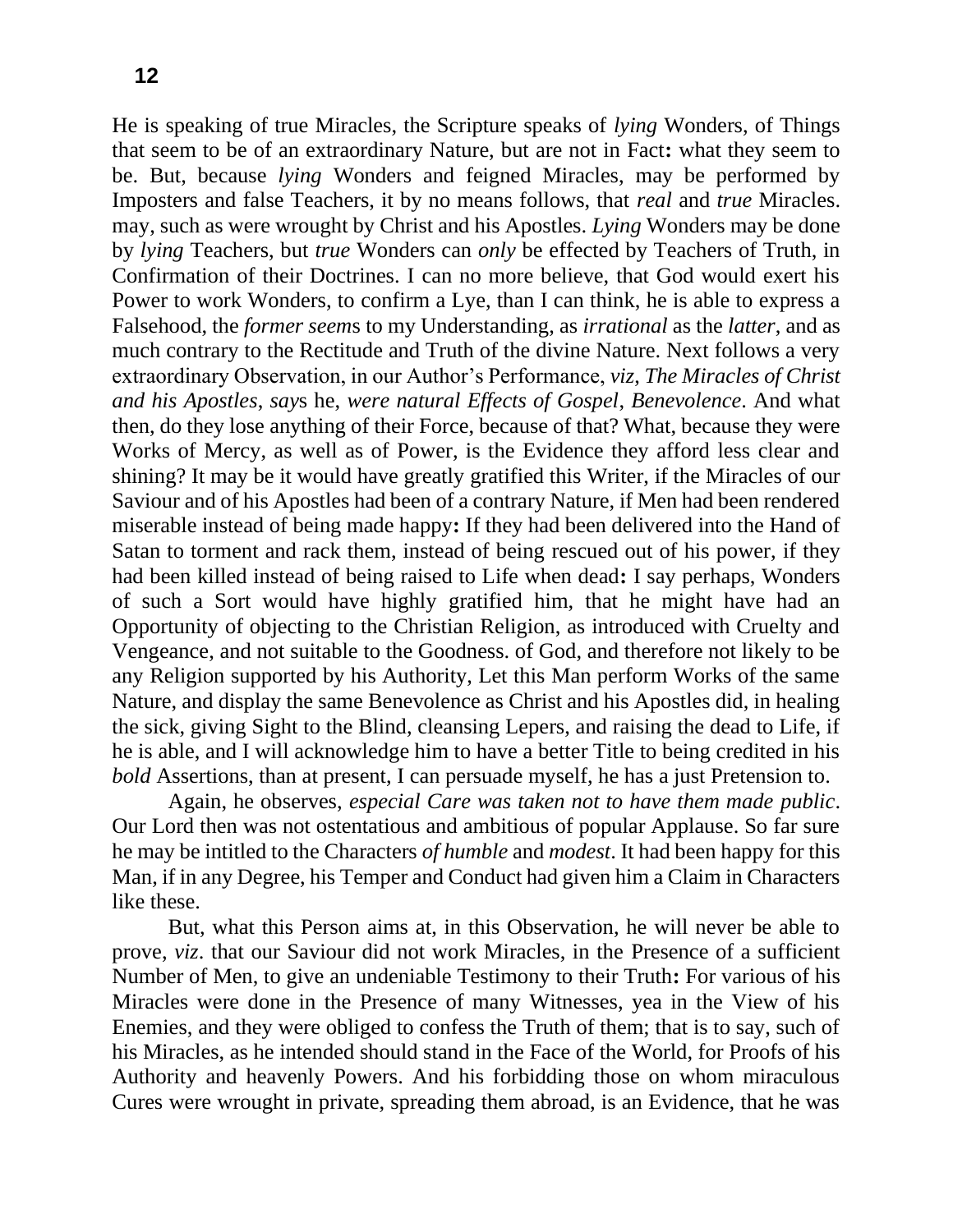resolved the Proof of his divine Power and Authority, should not rest on Facts, which, on Account of their Secrecy might be disputed; but on such Facts, as were well known and might be attested, beyond all Possibility of Contradiction. Farther, he remarks that, *seeking them was discouraged*, *and instances in* Herod. This is recorded in Luke 23:8. If an extraordinary Person appears in the World, and gives Proof of his heavenly Mission, in the Presence of many Witnesses, shall it be Matter of Charge against him, or thought a Defect in the Evidence of his Authority, if he will not satisfy the vain Humor and Curiosity of every one who shall expect it, and take upon him to demand it? Is it ft that infinite Wisdom should be directed by the unreasonable Will of Man, and Almighty Power be called forth to work Wonders, to gratify the Curiosity of every impertinent Seeker of Signs. Apprehensions of this Sort, cart only be agreeable to such kind of Men as this Writer as, who have less of Reason than Incredulity.

His principal Objection is still behind, and he seems to expect its Weight will bear down all before it, 'tis this**:** *Miracles are no longer Evidences of the Truth of any Doctrine than they are continued***:** *Nor*, *to any other Persons*, *than those who see them*. By Age, it seems they lose all their glaring Evidence, and by Time intervening the whole of their Force sinks and vanishes. Fine Reasoning indeed and suitable enough to a Freethinker, *i.e.* a Man free from Prejudice it may be in every Thing except Religion, wherein, in an especial Manner he ought to be**:** But, in that, deeply and perhaps irrecoverably sunk into the basest and most unreasonable Prejudices.

This Person of free Enquiry, thinks it, I suppose, reasonable to conclude, that the World has existed more than seventeen Hundred Years, that such Men as *Alexander*, *Cicero* and *Julius Caesar* really were, and that the last named was assassinated by *Brutus* and others. And yet he cannot know. either of these Particulars, upon other or better Testimonies, than he may know the Certainty of the Miracles of Christ, which are related not only by his Friends, but by Enemies also. If we consider that the Disciples of Jesus were not credulous, but different, and with great Difficulty were persuaded who Christ was, and what was the true Nature. of his Work, and not without the fullest Evidence**:** If we consider, that they had nothing to expect in embracing his Religion, (that is to say in this World) but Hatred, Reproach, Contempt and the most cruel Persecution, and Death itself**:** Things which Men don't usually choose, except for some very important Reasons; and that they cheerfully took up with the greatest Afflictions, and voluntarily submitted to Death, out of a religious Regard to their great and good Master, and to seal the Truth of their Testimony concerning him, and the Truth of those Doctrines, they had learned from him**:** If we consider that one of his Apostles was a Zealot in a Religion (as corrupted in that Age) *opposite* to his, was miraculously converted to it, readily embraced it, and bravely defended it, tho' he hereby exposed himself to the greatest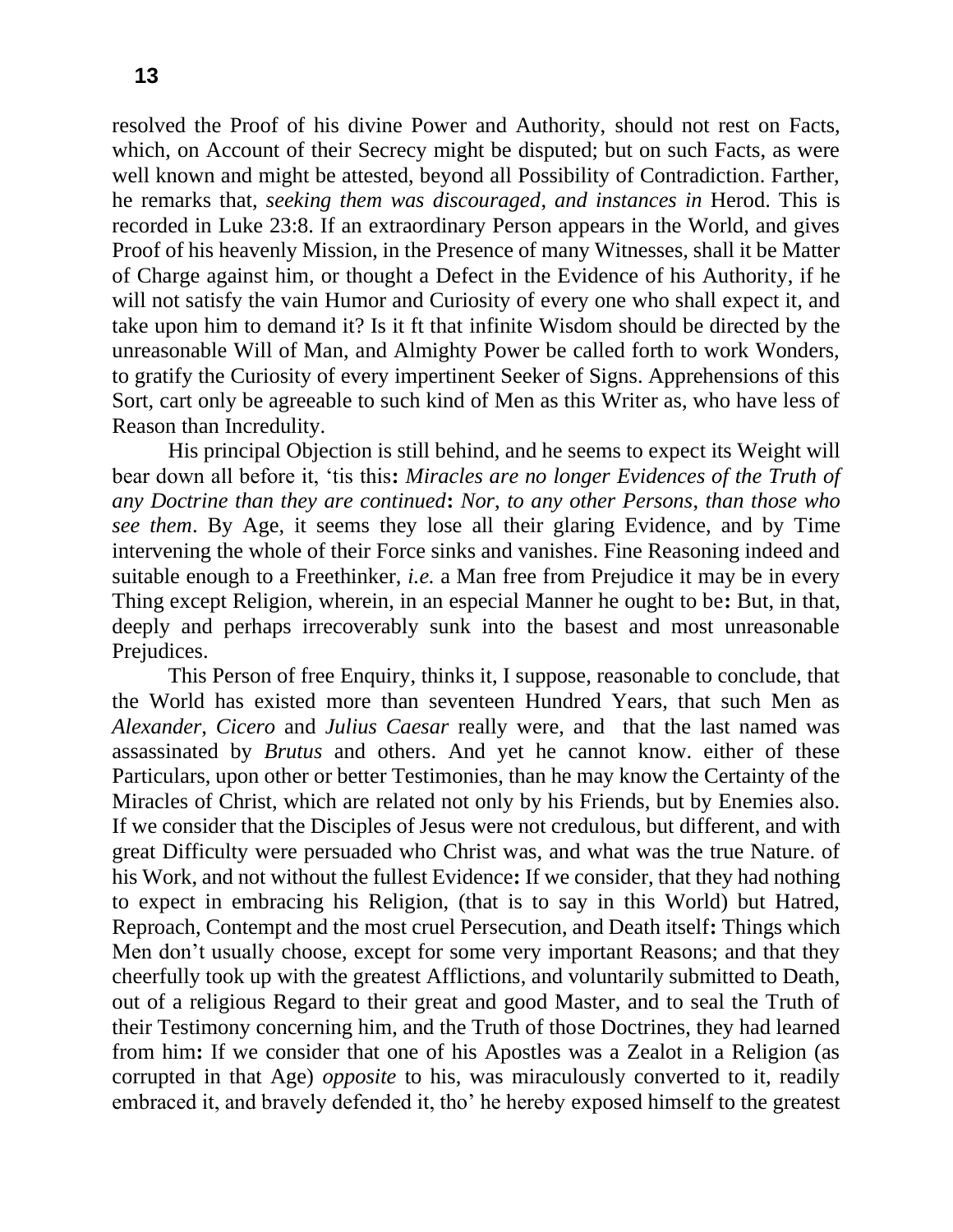Dangers and Sufferings, to Perils by Sea, to Perils by Land, yea that Bonds and Afflictions attended him Wherever he went, and that at length he also sealed the Truth of his Testimony concerning his Lord, in whom he gloried, with the Loss of his Life**:** If we consider the Predictions of future Events Concerning the Nation Of the Jews, the Destruction of their Temple, and of their Polity and Government, and their Dispersion in the World; and the Predictions of future Events relating to the Church of *Rome*, in her Principles and Manners, delivered in the Gospels and Epistles; and the exact Accomplishment of those Predictions**:** I say if we consider these Things, we must surely be unreasonably incredulous, if we hesitate a single Moment concerning the Truth of Christianity. As I have before observed, it is as irrational to doubt without Reason, as it is to believe without Evidence. He who does the latter is an Enthusiast, and he who does the former, acts a Part equally absurd and unreasonable.

Now, what is it that the Sceptic with any plausible Shew, can object to the Evidences of Christianity? Were those Evidences few? No, but numerous. Were they performed in a Corner and in the Presence of Friends only? No, but publicly and in the View of Enemies, and the Truth of the Facts they attest, though' they ascribe them to a wrong Power. Did the chosen Witnesses of Christianity gain Ease, Wealth, Honor, or Power, by their Testimony? No, it exposed them to Disgrace, Poverty, Loss of Liberty and Life itself; if therefore, they imposed upon the World, it was without any Temptation, nay even contrary to all their own Interests, (that is supposing their Testimony is false) and consequently we must think they acted not only a fraudulent, but a most foolish Part, and ran upon their own Destruction, without any thing of Moment, or Weight to invite them to it. This Man, inconsistent as he is., when he thinks that he shall gain some Advantage to the Cause of Infidelity, and do prejudice to the Interest and Truth of Christianity by it, can observe a rational conviction of the Evidences of the Christian Religion, will not enable Men to part with present Good and Pleasures, for distant Hopes and future Enjoyments**:** And now he can be content to suppose, that the Apostles resigned all their Ease, Pleasures, and the Enjoyments of Life, without and future Good in Hope or Expectation. Is there a Disagreement in the Testimony of these Witnesses, do they contradict one another? No, their Relations of Facts agree in all material Circumstances. Was there any Age, in which the Christian Religion was unknown, and in which there were none of that Sect**:** Or can any other Account be given of their Rise and Spread, of their Principles, Conduct and Sufferings, sufficient to let aside the Account of them in all these Respects, which is transmitted down to us, in those Pages they esteem sacred? No. Do those Writings contain any thing absurd, that is to say, which contradicts our Senses, and is repugnant to Reason? Not so**:** They indeed inform us of some Things, we could never have known, without such heavenly Intelligence; but though' those Things are undiscoverable by Reason, they are not repugnant to it.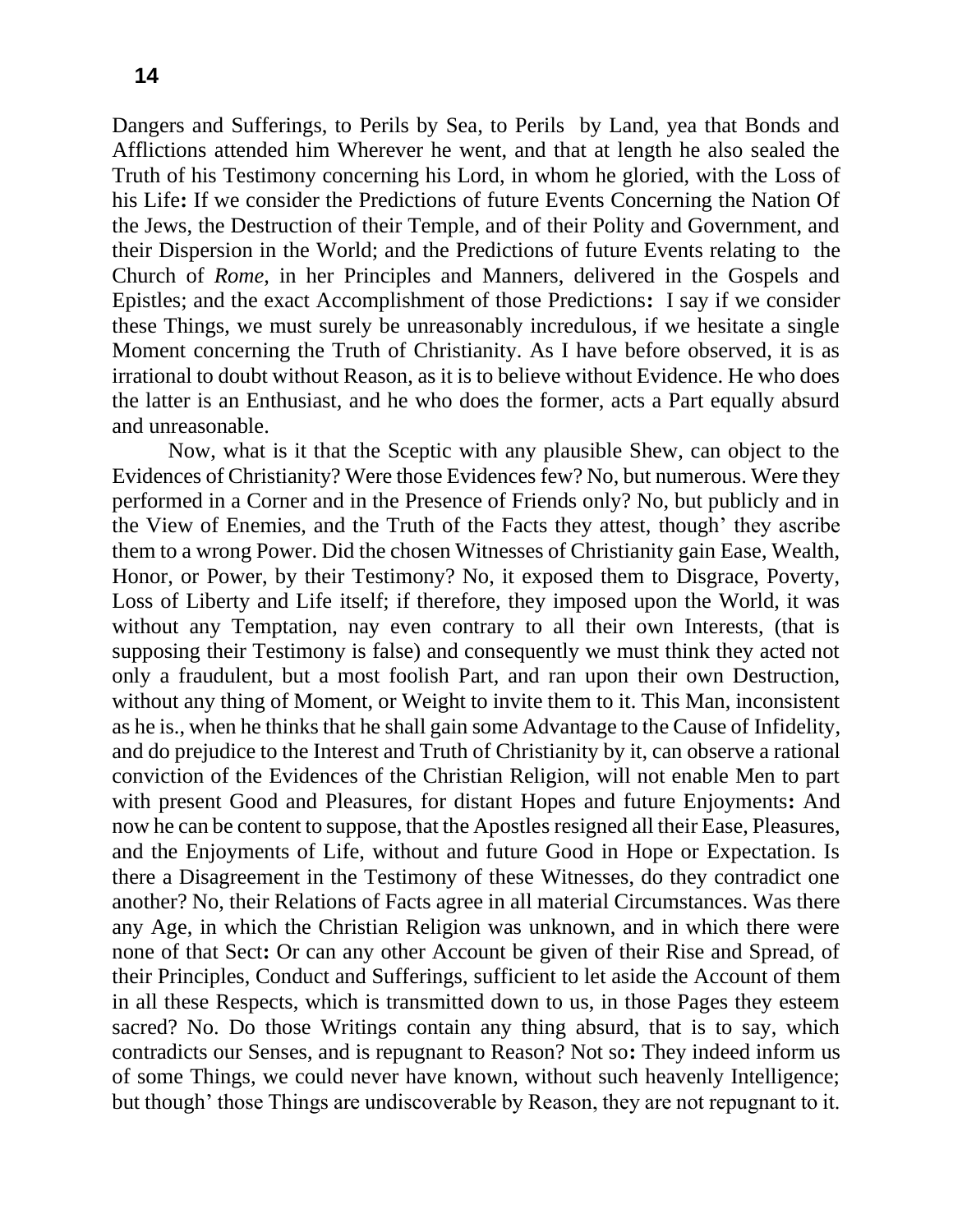Are their moral Rules defective, do they make any Allowances for the Weaknesses and Foibles of Mankind, do they spare a darling Lust and permit Men to indulge a favorite Passion? No, but their Precepts of Morality are pure and strictly rigid, and such as might be expected to come from God. Were they immoral and dissolute in their Behavior? No, they had a true Fear of God, a zealous Concern for his Glory, adored served and obeyed him, even to the Hazard of their Lives. They were inoffensive, meek, patient, submissive, temperate, compassionate, just and humble in their Deportment.

These are the true Characters of the Men this Infidel would persuade us, palmed a Forgery upon God, and put a Cheat on the World, and to their Disadvantage in this State, and to their certain Destruction in a future one, if this Man in Reality will allow us to think that Men do and will exist after Death. What Reason therefore can be offered, why these Evidences and Testimonies of the Truth of Christianity should not be credited? No solid, no substantial one can be assigned, and therefore he is not a wise Man, who withholds his Assent, when such Evidences demand it; he is not governed by Reason, how much so ever he boasts of it; but Humor and the most unreasonable Prejudice.

Miracles are necessary to confirm a Doctrine, that is absolutely undiscoverable by Reason; but that when Miracles are done to that End, to suppose there must be a Succession of other Miracles, to support the Truth of those before done, is a wild Imagination. The Miracles already wrought, ought to be eternally allowed what they are in Fact, *viz*. sufficient Evidences of the Truth of those Doctrines they were performed in Confirmation of. The Intervention of Time changes not the Nature of these Evidences and Testimonies, as this Person urges it does; they were truly divine, and cannot become human, Which he asserts they do. The utmost which can be pleaded by this Infidel, or any other on this Head, Is, that our Knowledge of these supernatural Proofs of the Christian Religion, is acquired in the same Way we get the Knowledge of other Facts done as long a Time since; but this proves no Change in the Nature of those Evidences. I fnd our Author's Logic fails him sometimes, as great a Proficient as he is in that Art. To believe Doctrines concerning God, his Purposes, and his Methods of Procedure towards offending Creatures, either in a Way of Penalty or Mercy, which Reason could not discover, or the Light of Nature could not point out to us, without any supernatural Evidences, or divine Testimonies of their being true, might I think, be very justly censured and pronounced Enthusiasm**:** But, to expect the Continuation of such Evidences, or to require a perpetual working of Miracles, in order to our yielding an Assent to those Doctrines, is *bold* and *impious*. It is sufficient that in our Age, we have such Proof that Miracles, great and wonderful, were once wrought to confirm the Truth of Christianity, as we allow to be full and convincing in any Thing else. And why that Proof may not be thought so here, I should be glad if this Infidel, or any other, would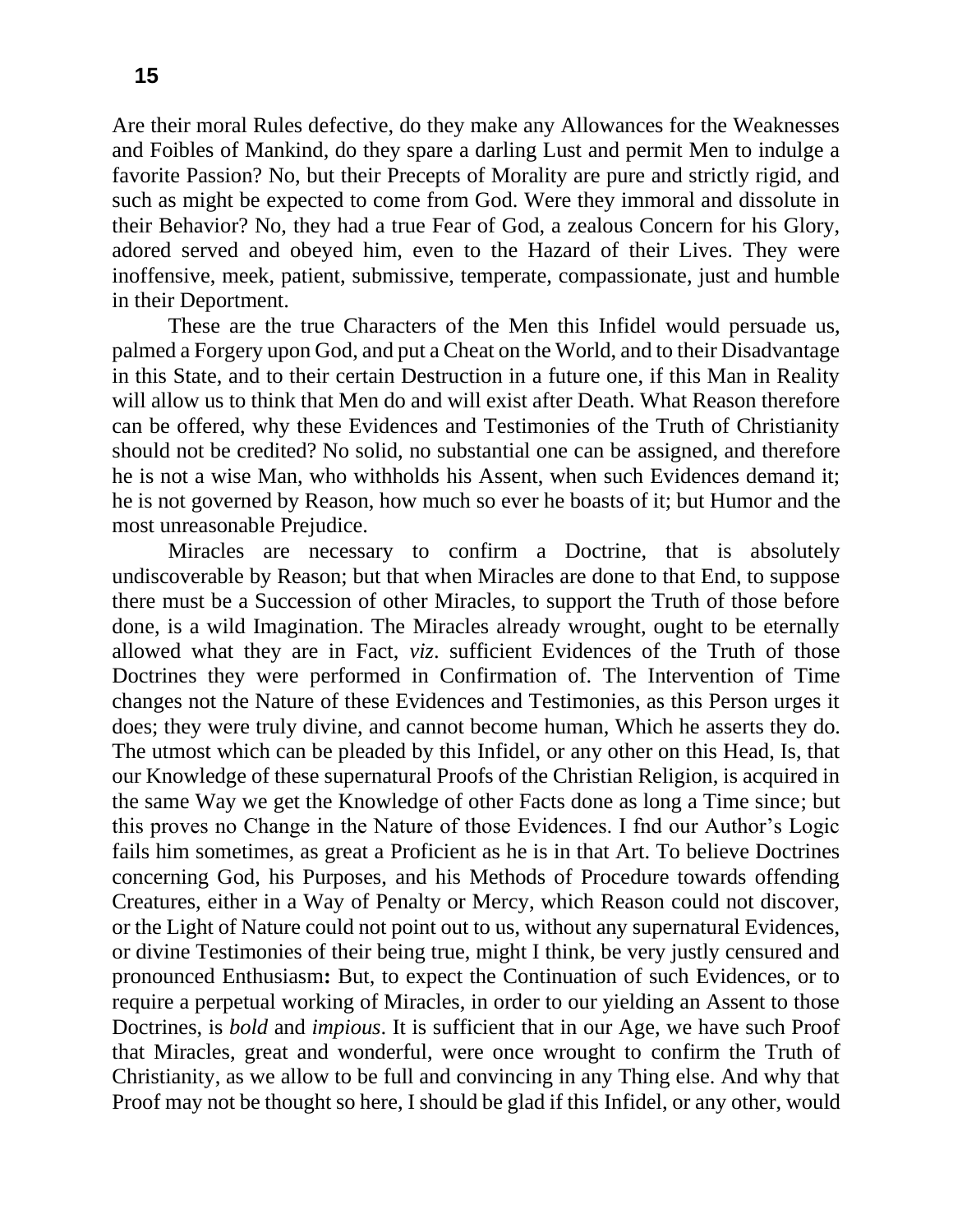plainly tell us. Will this Man believe nothing but what he has seen, or does see? Does he think it any unreasonable Thing so to do?

I imagine not. Does he think the World to be no larger in Compass, than what has fallen under his View? Can he persuade himself that more Men have not liv'd, or do live upon the Earth, than he has seen, or does see? Would he scruple to punish a Person, as the Law directs, that should privately steal his Property, upon the Testimony of credible Witnesses, though' it was done in his Absence? Would he decline to bring a Murderer of a Friend or of a Relative to Justice, because he did not see the horrid Fact committed? I can't think he would be so incredulous, as not to prosecute such a Wretch, upon the Testimony and Evidence of others**:** That Kind of Evidence which he will not allow to be a rational Proof of a divine Testimony, being often given to the Truth of Christianity, will serve his Turn, yea far less, I doubt not, where Life is concerned. And therefore, he is most unreasonable, not in grant, That that Kind of Proof is here rational, certain, and every Way sufficient. I cannot think that he would have his Manner of Reasoning take place in any Thing besides Christianity, or, that he would stand to the Consequences of it, in any one Thing else. *That seeing* indeed *is believing*, *has ever been allowed Reasoning*, says he, *but that I am to believe a Thing because another says he saw it*, *and it is not in my Power to prove a Negative*, *and contradict him*, *is surely a very unprecedented and new fort of Logic*. Not so unprecedented and new, but this Infidel has acted, doth and will act upon it, in the most weighty Affairs which

can occur in Life, or else he really is a Noun Substantive, and differs from all the rest of Mankind.

*Thirdly. I now proceed to consider what he offers under his third Head of Discourse. Here he sets up for an Interpreter of Scripture, the Authority of which he disputes* and therefore, according to him nothing is to be proved by it. In this Place he labors exceedingly to render it ridiculous, and puts such a Sense upon the Terms and Expressions of the Word of God, as he thinks will effectually answer his Design. This Infidel contends, that the Scripture makes it the Privilege of every Man in the World to be infallible, that every Individual of Mankind, is immediately, and at once rendered perfect in heavenly Knowledge, without the Exercise of his reasoning Faculties, or taking into Consideration, what Discoveries are made in the Bible of divine Truths. But what if this Man mistakes the Scripture, and the Principle he advances, and palms upon it, is not there found; but is as contrary to that, as it is to all Experience and good Sense? Then his Sneer upon the Bible, and its holy Doctrines, Will appear as groundless as it is *impious*. And that this is the Fact, will quickly be evident.

The Word of God, is the Rule of our Faith, or it contains all those *important*  Truths, which it concerns us to know, in order to Our Happiness; it is *able to make us wise unto Salvation***:** For as it is the only Rule we have, by which we are to form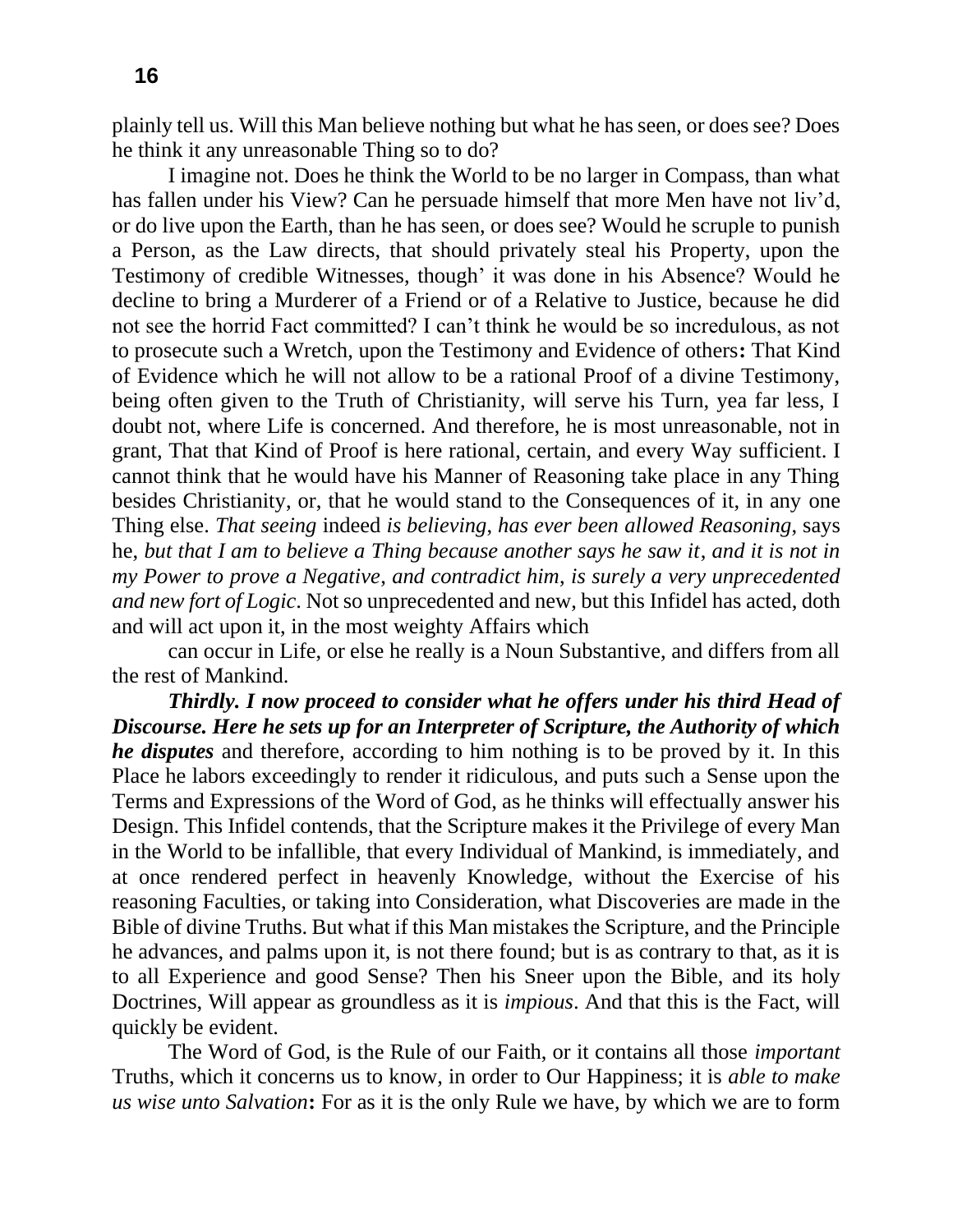our Judgments of divine Things, it is a perfect one. — It is plain and explicit, and suited to the Capacities of Persons unfurnished with Learning and Science. Its Doctrines, are *sublime* and *mysterious*, but the Language in which they are there expressed, though' not destitute of the greatest Beauties, is easy to be understood**:**  So, admirably are Simplicity, Elegance; and Majesty at tempered together in the sacred Style. — It is the Duty of all Men to read and study the Bible; they ought to *search the Scriptures*, and search *them daily*, and *compare Spiritual Things with spiritual*, *i.e.* one Part of holy Writ with another. And it is their indispensable Duty, to pray that they may have Hearts disposed to conform their Conduct to the excellent Rules therein prescribed. — And therefore, no immediate Inspiration is to be expected from Heaven, to instruct us into the Knowledge of Truth, That is *absolutely unneedful*, according to the scriptural Account of Things**:** For every heavenly Truth we are required to believe and embrace, is therein discovered and proposed to our Enquiry**:** *To the Law*, *and to the Testimony***:** *If they speak not according to this Word*, *it is because there is no Light in them*. Hence it is evident, that this Writer puts a forced and unnatural Sense upon various Texts, to introduce he knew to be absurd and false in Fact, and must of Necessity expose Christianity to the greater Contempt. The holy Scripture gives us no Reason to expect**:** an *immediate* Revelation of any divine Truth to our Understanding, as he confidently affirms it does; but whatever we are obliged to believe, by Virtue of its Authority, is already therein revealed, and proposed to our *serious* Consideration and *free* Enquiry. Indeed we have need of divine Illumination, to enable us to discover the *Excellency*, *Glory*, and *Importance*  of those *momentous* Doctrines, the Scripture teaches us, and which we, as Men, by a due Exercise of our reasoning Powers, without this Illumination, may discover are therein contained**:** This is graciously promised, and is certainly communicated, to whomsoever it is agreeable to the Will of God so far to favor. What then becomes of all the curious Observations of this Infidel, with Relation to a Conveyance of heavenly Knowledge, in an *immediate* Manner to the Soul? As of *universal Influence*, *of proper Weight*, *of instant Effect*, *of absolute Certainty*, *and such as Books could never furnish*. This is no Principle of Revelation**:** Nor will he ever be able to prove, that it countenances Enthusiasm, which he so eagerly charges it with, and with an uncommon Assurance palms upon it, to promote his wicked Design of bringing it under Disgrace. This is no other than a Notion of his Invention, and therefore, he is only exposing a Brat of his own fertile Brain. The Christian Religion is not in the least affected by all he is pleased to say upon this Head.

The Infidel is guilty of the most fragrant Contradiction, when he says, *the Tender of this Conviction*. *greatly depends upon the Disposition of our Minds to give it Reception*, *for its Efficacy*. It seems after all, it is not an actual Conveyance of Light, to the Soul, but is only an Offer of it**:** Just now it was so strong a Light flashing into. the Mind, that it was of *instant* Effect, and bore away all Prejudices and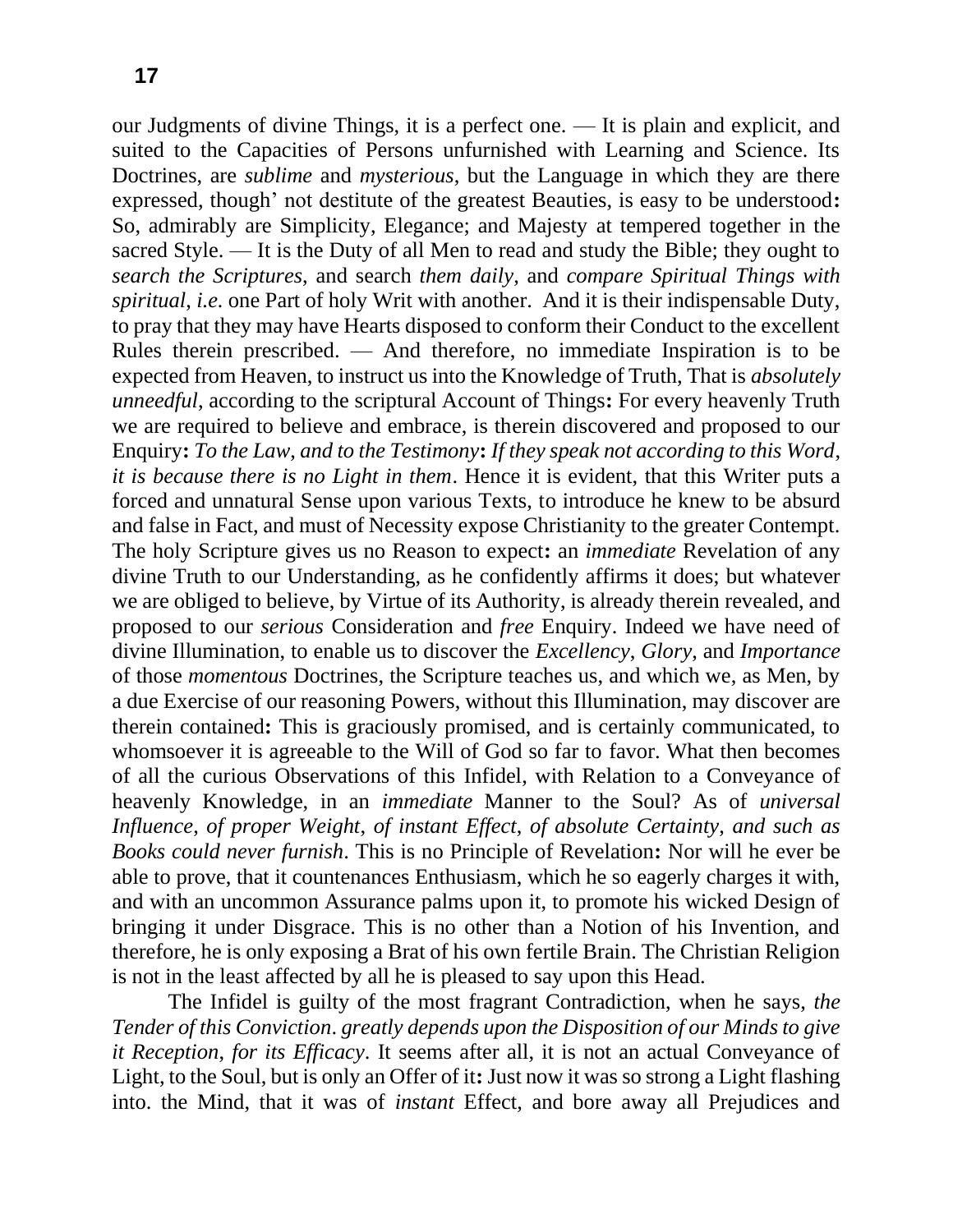Darkness before it. But by this Time it is sunk into a *bore* Tender of Knowledge, if Men will receive it. Can this Man expect to be in the least regarded, when he so egregiously trifles, and manifestly contradicts himself? Infidelity is a Crime, and may be so proved, but not in the Way he points out. If Men have the same rational Grounds to believe that Christianity is true, as they have that the World has existed so long a time, as that is supposed to have been introduced it, they must be guilty of Perverseness and Obstinacy, to call the Truth of it into question**:** And that they have such rational Grounds, is unquestionably Fact. That Men are culpable in embracing of Heresies is certainly true**:** For if the Scripture expresses its Doctrines, in Words easy to be understood, but Men will not allow them their proper Meaning, because they disrelish the Doctrine, they must in that case grant to be true; they act a very *criminal* Part; and this is really the Fact. — The Infidel speaks of the sudden Conversion *of some Persons as a Thing ridiculous*. But he ought to have proved, that those Conversions were without rational Grounds; since he has not done this, he truly becomes what he falsely represents them to be, *exceeding ridiculous*. The *Samaritans* had just Reason to conclude that Person to be endued with heavenly Powers, who could give a Woman a Narrative of her Life, whom, till that Time, he had not seen, and with whom he had not before conversed. — The Writings of the Prophets plainly foretold the Sufferings and Death of the Messiah, and his Resurrection from the Dead, and therefore, the Disciples of our Lord, were culpable in not believing what they had such Means of knowing to be true, consequently they were justly reproved by Christ for their Incredulity, notwithstanding all this Infidel offers to prove the contrary.

*The next Thing he labors to prove is that there is a Repugnancy between Religion and Reason.* It is allowed that the Christian Religion contains Mysteries, which are above and not discoverable by Reason; such are the Doctrines of the Trinity, of the Incarnation of the Son of God, his Substitution in the Sinner's Room, bearing his Guilt and Punishment, *etc*. But neither of these Things is repugnant to Reason, nor will ever be proved opposite and contrary to it, by this Man, or any other breathing. It is no Prejudice to the Cause of revealed Religion, or Evidence that it is destitute of rational Proof, that Philosophers have opposed it, because they could not comprehend it. All that in Justice can be demanded to a rational Proof of its Doctrines, is, that it is a Revelation from God; that once proved, it is unreasonable to hesitate concerning the Truth of its Doctrines, how much so ever those Doctrines may exceed our Comprehension. The Conduct of the Philosopher, who disbelieves Revelation, because he finds it contains Principles that transcend his Reason, speaks the Language of his Heart to be this**:** That if God will reveal his Will to Men, if he expresses more, or any other Thing, than what might be known and demonstrated, before and without this Revelation of himself, the Truth he expresses can lay no Claim to his Assent. This is the *impious* Principle of *Philosophy and vain Deceit*,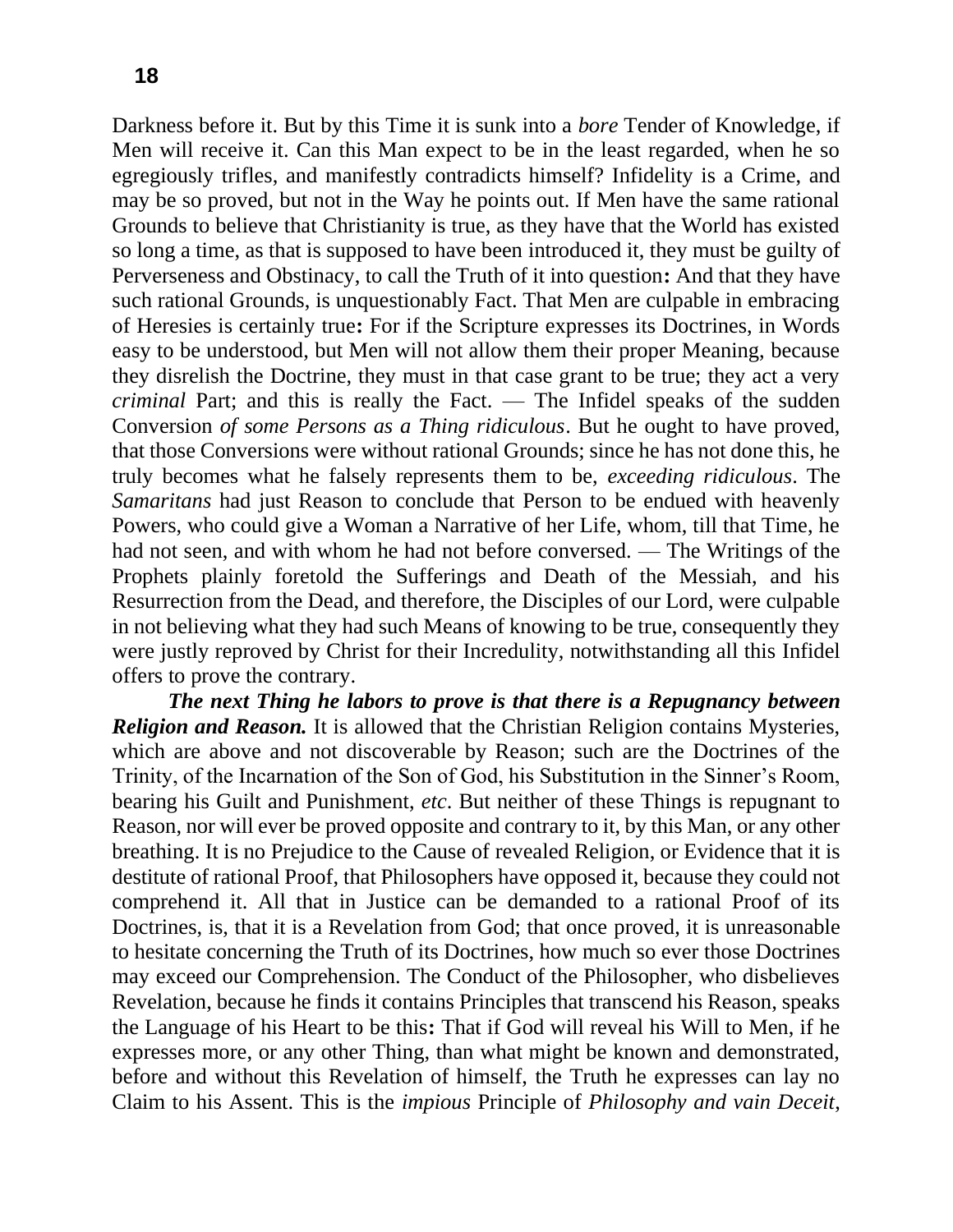which the Scripture warns us against. And hence arises all the Philosopher's Opposition to the Gospel of Christ. The holy Word of God contains nothing, teaches not any Thing *contradictory* to Reason, tho' it discovers some Things that Reason could not come at the Knowledge of, without this Revelation of them; which Things therefore, it is not to be expected should be proved by Argumentation, or Reasoning from such Principles, as the Light of Nature leads us to acknowledge are true. Nor is it to be thought strange, that revealed Religion should contain Principles mysterious and incomprehensible, since natural Religion obliges us to believe what we are unable to comprehend, *viz*. the eternal Existence of God, his Immensity and Infinite Knowledge**:** And the Production of all Things out of nothing, by an Act of his almighty Power. But why do I mention natural Religion, when I am considering what this Infidel objects to revealed; since he seems to give very little Credit even to that? I have sometimes thought it is impossible, that any one in human Shape can be an Atheist**:** in Opinion but, perhaps, I may be mistaken in that**:** For this Infidel seems to apprehend that the Being of God, will not admit of evident and unexceptionable Proof**:** It seems to be a Question with him, whether natural Religion hath rational and sufficient Evidence to support it. I own, I hardly thought it possible, that a Creature possessed of the lowest Degree of Reason, could advance any Thing so irrational. Dr. *Clarke*, it seems, by producing ingenious Arguments to prove the Being of God, has, in the Opinion of this Infidel, contributed to Atheism, and thrown Men into Doubting and Scruples about it; what Sort of Men they are, is easy to guess, such as this Man is, or who have as little Reason as himself, and really are a Disgrace to human Nature.

He thinks that *a Christian's Examination of Christianity* is absurd.

But why must it be thought so? A Man has undoubtedly a Right to examine the Evidences of the Christian Religion; but then, as he may examine freely, I hope it Will be allowed he ought to examine impartially, and admit those Evidences to be sufficient here, which he will not deny to be so in any Thing else, if such Evidences are here to be found, and that they are not this Infidel will never be able to prove. *— Infallibility* he makes a *necessary Qualification of a Christian Preacher*.

But very absurdly, for as the Preacher and the Hearer have one and the same Rule of Faith, the Hearer, though' he may not be capable of expressing so well, and illustrating those Ideas of divine Truths, which he forms in his Mind, and discovers are contained in the Word of God, yet he is able to discern, when that Doctrine the Preacher delivers, is agreeable to the holy Scripture, for all divine Truths are therein expressed in such Language as he understands himself. And therefore, an infallible Interpreter of this infallible Rule is unnecessary. Farther he asserts that, *Examination can't be under any Obedience*. Strange! no, what if the Evidences of the Thing examined are clear, full, and every way sufficient? Then a Man is not bound to believe, where his Reason demands a ready and firm assent of him. *What may be*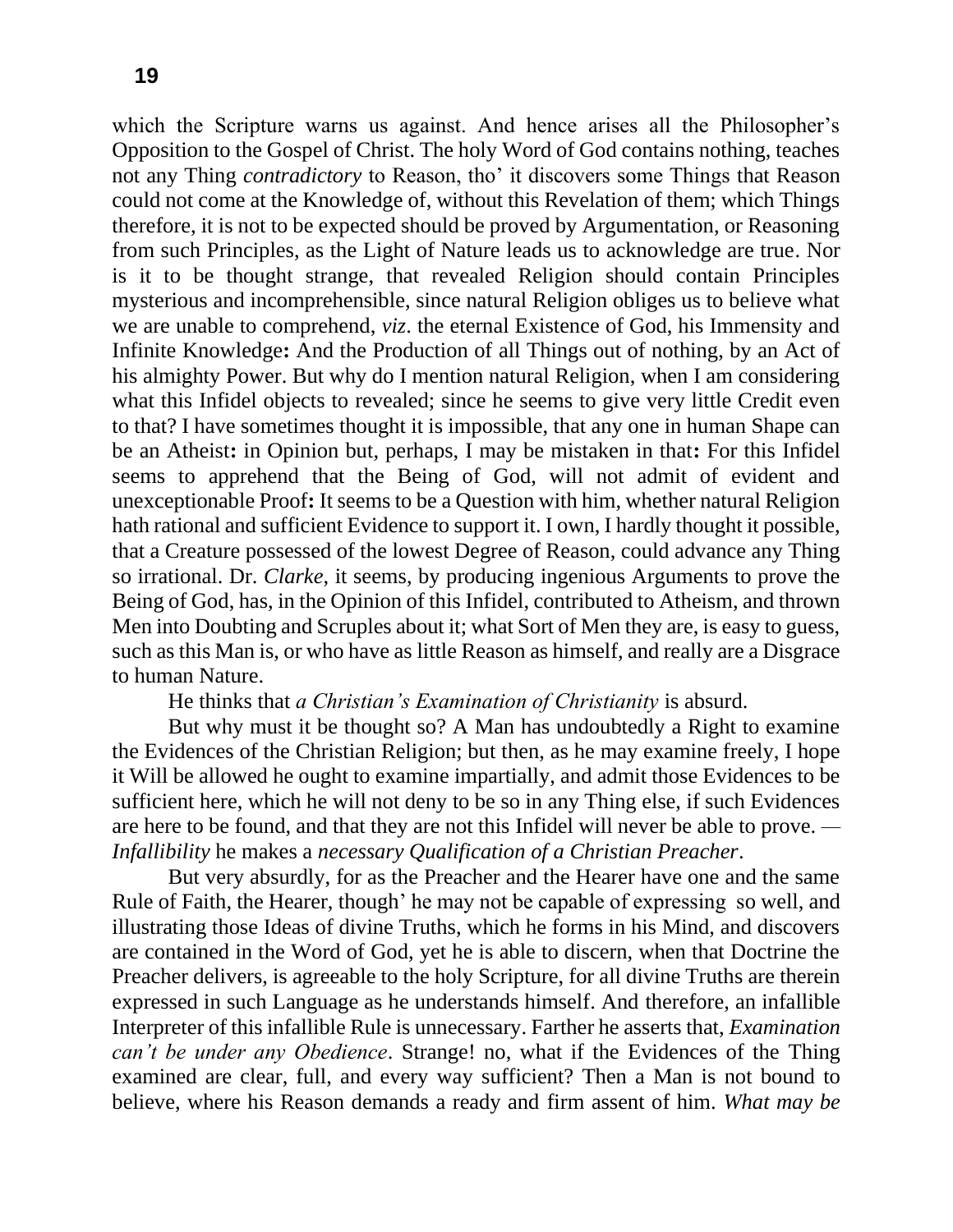*examined may be rejected*, says he, May it so? I hope not merely because it may be examined. The Opinion of the Being of God may be examined, but a Man is not at Liberty to reject it**:** And he must be a Fool that does. The Opinion of God's creating the World may be examined, or the Evidences of it may be enquired into, but it may not be rejected. The Opinion of the Immortality of the Soul may be examined, but it may not be rejected; and a Man must offer Violence to Reason, if he will reject it. The Opinion that intelligent Creatures stand obliged to honor God and practice Virtue may also be examined; but it may not be rejected**:** Nor is it necessary a Man should doubt of the Truth of either of these things, when he begins to examine into the Evidences of them. Christianity may doubtless be examined; but it ought not to be rejected**:** For it hath such Evidences and Arguments in its Favor, as would certainly be allowed sufficient, to prove the Truth of any one thing else in the World. Neither is it necessary for a Man to become an Infidel, in order to his being a rational Christian**:** as it is not necessary to become an Atheist, in order to discover with Certainty, the Being of God. And as a Man would not be excusable in becoming an Atheist, when he examines the Evidences and Arguments of the Existence of Deity; so he would be inexcusable in becoming an Infidel, when he sets himself about the Examination of the Evidences of Christianity. And yet a Man can't be supposed to believe the Being of God without Evidence; nor the Truth of the Christian Religion without it. For as soon as a Man knows, what Idea the Words God and Deity stand for, so soon he must necessarily discern the Evidences of the Existence of God, and therefore, cannot reasonably admit any Doubt concerning it. And as soon as a Man can frame an Idea of what Christianity is, or understand what it means, so soon must he necessarily discover sufficient Evidences of its Truth, and by Consequence cannot reasonably be in doubt about it. I dare say, if a Man will but allow that to be sufficient Evidence and Proof here, which he will not deny to be so in anything else, he will not, he cannot hesitate concerning the Truth of Christianity a single Moment. — And tho' we esteem the Religion of Jesus the most sacred Thing in the World, as we have nothing to fear from a fair Opponent, (if such it can possibly have) we are not against the most rigid (let it be but impartial) Examination, of the Evidences and Arguments on which we form our Persuasion of its Truth.

Neither will we ever call upon the civil Magistrate, to *put a stop to the Reasoning* of Infidels against Christianity**:** For 'tis Pity but they should be allowed the free Exercise of the little Reason they have, and from which we know, no Prejudice can ever arise to the glorious Cause we defend, Yet we can't but wish (for their own sakes) that their Talents in arguing were better employed. — With Respect to what this Man observes, of its being the Opinion of Bishop Beveridge, *that a Conveyance of heavenly Light is necessary to a saving Knowledge of the Doctrines of Christianity*; it is a Truth which Revelation abundantly teaches us. A Man may know those Doctrines to be true, by the bare Exercise of his reasoning Faculties,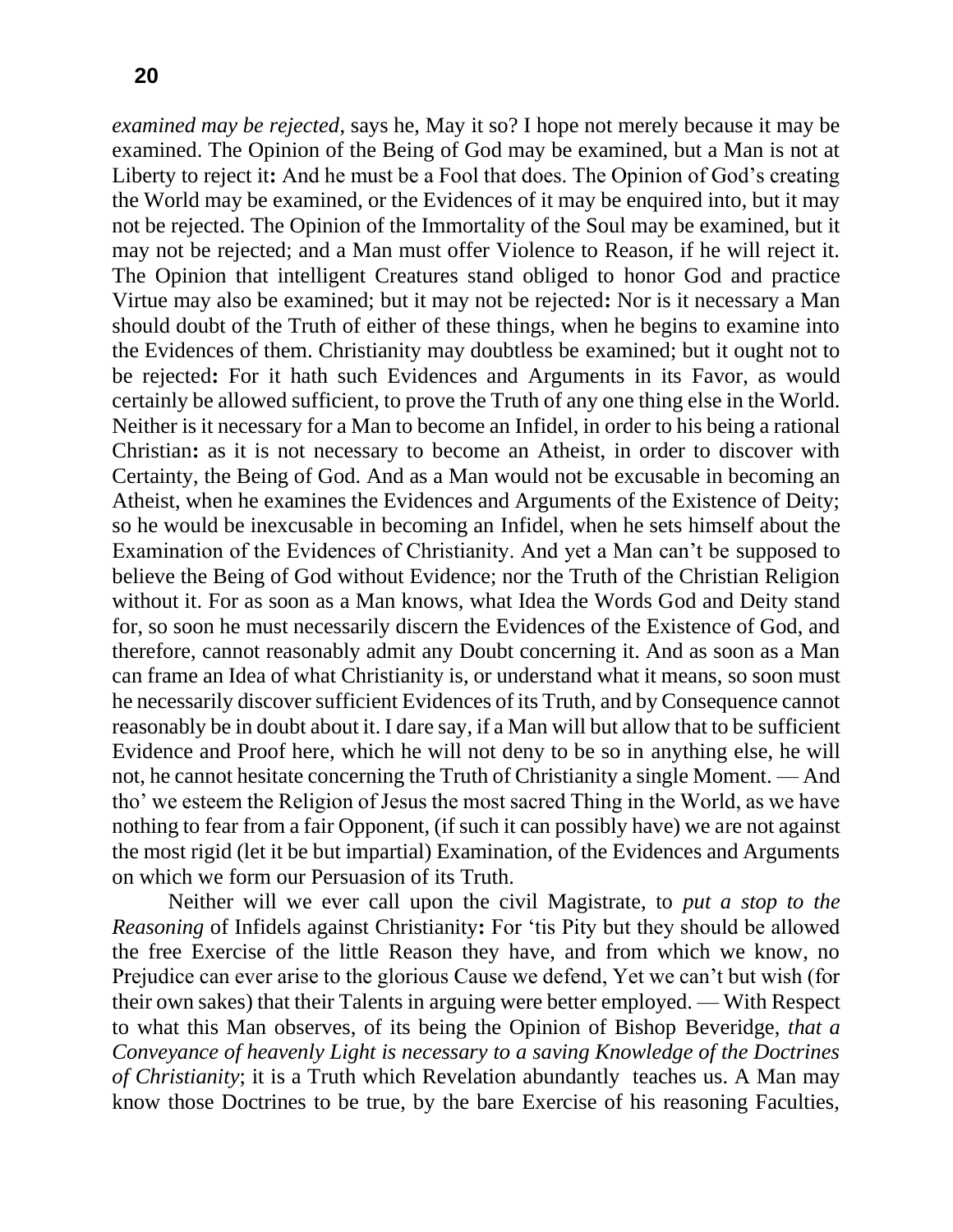upon the Word of God; but he cannot enter into the Spirit, Importance and Glory of them, without the Super- addition of heavenly Light. This gracious Influence upon the Mind is not a Discovery of Truths which Men had not Means of knowing before, and which they could not by the Help of such Means discover without it. For those Doctrines, which under this benign Influence and heavenly Guidance, are apprehended to be of the greatest Importance, glorious, and every way worthy of their divine Author, are expressed in the holy Scripture, in such Language as Men may easily understand, and therefore may learn that those Doctrines are Truths, by a proper Exercise of their reasoning Powers, upon Revelation, without this Supernatural Light and Influence.

Let me instance in the Doctrine of the Deity of our Saviour. He is represented to have been, or existed in the Beginning, and is asserted to be God**:** *In the Beginning was the Word*, *and the Word was with God*, *and the Word was God* (John 1**:**1.). He is called *the mighty God* (Isaiah 9:6.), *the true God* (1 John 5**:**20.), *over all*, *God blessed forever* (Romans 9**:**5.). *He* hath ascribed to him those Perfections, which are incommunicable to a Creature, and are certainly proper to a Deity, *viz*. Eternity (John 1:1.), Immutability (Hebrews 13**:**8.), Omniscience (John 21**:**9.), Omnipresence (John 3:13.), Omnipotence (Revelation 1**:**8.). He is affirmed to have *made all things*, and 'tis denied that *any Thing was made without him that was made* (John 1**:**3.). He is declared to *have laid the Foundations of the Earth*, *and the Heavens* are asserted *to be the Works of his Hands* (Hebrews 1:10, 11, 12.)**:** Even in those very Records, which constantly make Creation a Work proper to God, and argue his Being, Power and Wisdom from it. He is proposed as the Object of Worship, in those very Writings which throughout condemn the Worship of a Creature. *He is thy Lord and worship thou him* (Psalm 45:11.). *Again*, *when he bringeth in the first begotten into the World*, *he saith and let all the Angels of God worship him* (Hebrews 1:6.).

Christians are to be baptized into his Name  $\epsilon \dot{\iota}$  to ovo $\mu \alpha$  (Matthew 28:19.). Prayer is directed to him jointly with the Father (2 Thessalonians 1:16.). And of him Grace and Peace are implored (Ephesians 1:2.). Doxologies of Praise are ascribed to him (Jude 1:24.). And together with the Father he is adored (Revelation 7:10.).

These Particulars concerning our Saviour are asserted in the Scripture, in Language, so plain, explicate and full, that Art and Criticism are not necessary to understand it. Much of both indeed are required to evade the Force of these clear Testimonies, in Favor of this fundamental Truth of the Christian Religion. And the Use Men of Letters make of both, to obscure the Light of these Evidences, only serves to shew us, that learned Accomplishments enable them to argue in such a. perverse and unreasonable Manner upon the Scripture, as a Man of Sense would even blush to do, upon any human Writings in the World. But I suppose it is excusable to argue most perversely here, provided it is learnedly.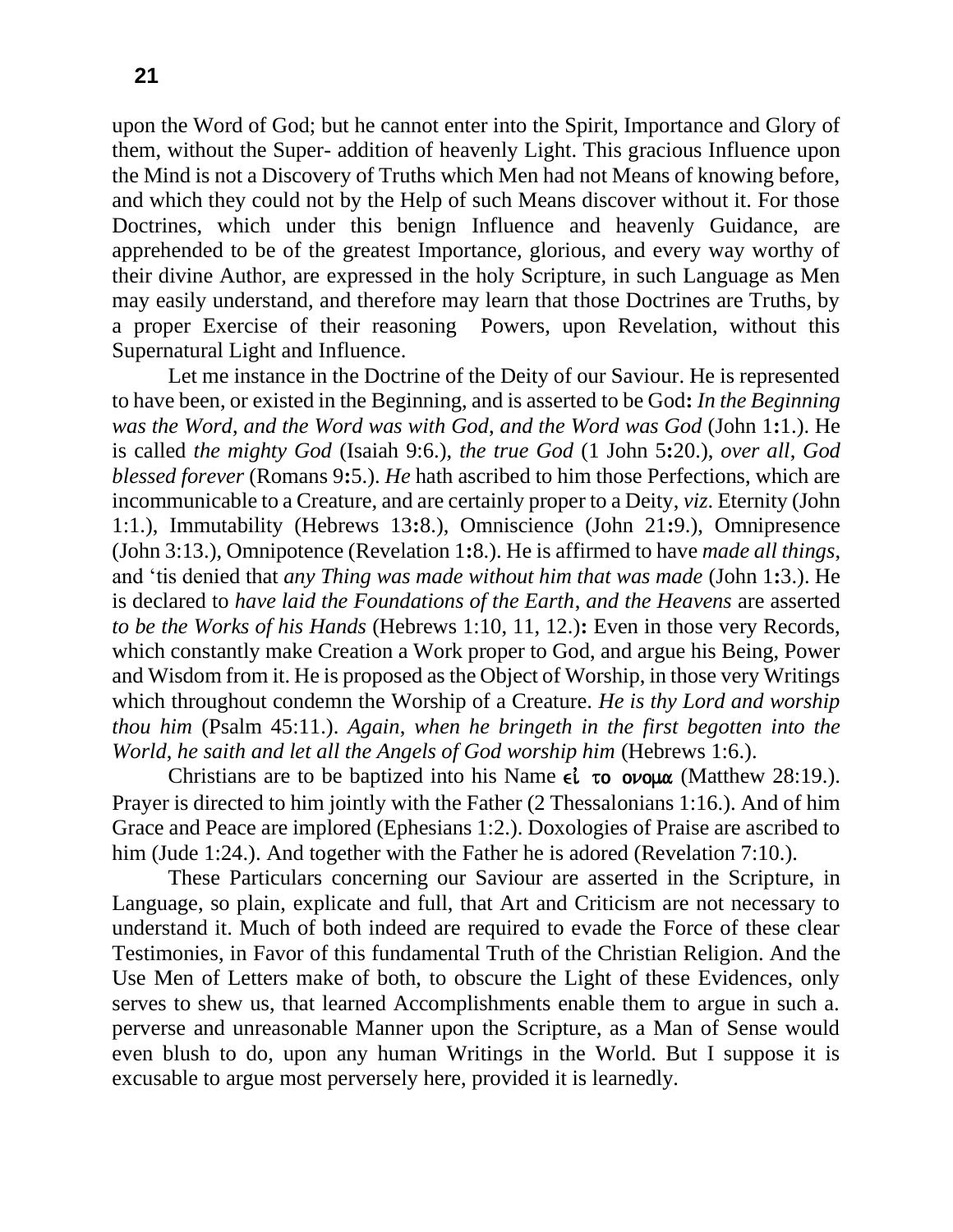I desire to instance in the Doctrine of Atonement and Satisfaction, by the Death of Christ. He is said to have *bore our Sins in his own Body on the Tree* (1 Peter 2:24.). The Lord *laid on him the Iniquities of us all* (Isaiah 53:6.). *For he hath made him to be sin*, *for us*, *who knew no Sin* (2 Corinthians 5:21.). Christ *was wounded for our Transgressions he was*, *bruised for our Iniquities* (Isaiah 53:5.). *The Messiah was cut off*, *but not for himself* (Daniel 9:26.). Our blessed Saviour *was made a Curse for us* (Galatians 3:13.). *It pleased the Lord to bruise him*, *and he hath put him to Grief* (Isaiah 53:10.). *The Chastisement of our Peace was upon him*, *and with his Stripes are we healed* (Isaiah 53:5.). *He gave his Life a Ransom for many* (Matthew 20:28.). Our gracious Redeemer *purges our Consciences from dead*  Works, in Consequence of *his offering himself thro*' *the eternal*. *Spirit*, *without Spot to God* (Hebrews 9:14.). *Once in the End of the World hath he appeared to put away Sin*, *by the Sacrifice of himself*. (Hebrews 9:26.). *Unto him who hath loved us*, *and washed us from our sins in his own Blood* (d), *The Blood of Jesus Christ his Son*, *cleanseth us from all sin* (1 John 1:7.). Christ *has made Peace by the Blood of his Cross* (Colossians 1:20.). He *has made Reconciliation for Iniquity* (Daniel 9:24.). *Much more then being now justified by his Blood*, *we shall be saved from Wrath thro' him* (Romans 5:9.). *When we were Enemies we were reconciled to God*, *by the Death of his Son* (Romans 5:10.), *He is the Propitiation for our Sins* (1 John 1:2.). A Man who shall tell us, that Art and Criticism are necessary to discover the Truth of the Satisfaction of Christ, which is to clearly and explicitly declared, in these Scriptures, may with equal Reason tell us, that the Sun is not visible, when it shines brightest upon us, and we are unable to bear its dazzling Rays, and that a Telescope is necessary to discover it. Men of Learning have long endeavor's, by Art and Criticism, to darken and hide from View the strong Light, which flows in upon us, from these and other sacred Testimonies, in Favor of this important Doctrine, but all in vain. Their Endeavors this Way, only evidence, that their Acquirements enable them to argue against the clearest Testimonies, which can possibly be given of divine Truths, that approve not themselves to their likening and good Opinion.

I beg leave to instance in the Doctrine of the Necessity and Efficacy, of the Operations of the Spirit of God, upon the Souls of Men, in order to their Regeneration and Sanctification. *Except a Man be born again*, *he cannot see the Kingdom of God* (John 3:3.). *No Man can come to Christ*, *except the Father*. *draw him* (John 6:44.). *The carnal Mind is Enmity against God*, *for it is not subject to the Law of God*, *neither indeed can be* (Romans 8:7.) *They who are in the Flesh cannot please God* (Romans 8:8.), *Without Faith it is impossible to please God* (Hebrews 11:5.). *Who were born not of Bloods*, *nor*, *of the Will of the Flesh*, *nor of the Will of Man*, *but of God* (John 1:13.)**:** *Who of his abundant Mercy hath begotten us*, *again*, *to a lively hope* (1 Peter 1:3.). *Thro' Faith*, *and that not of yourselves*, *it is the Gift of God* (Ephesians 2:8.). We are *his Workmanship*, *created in Christ Jesus unto good*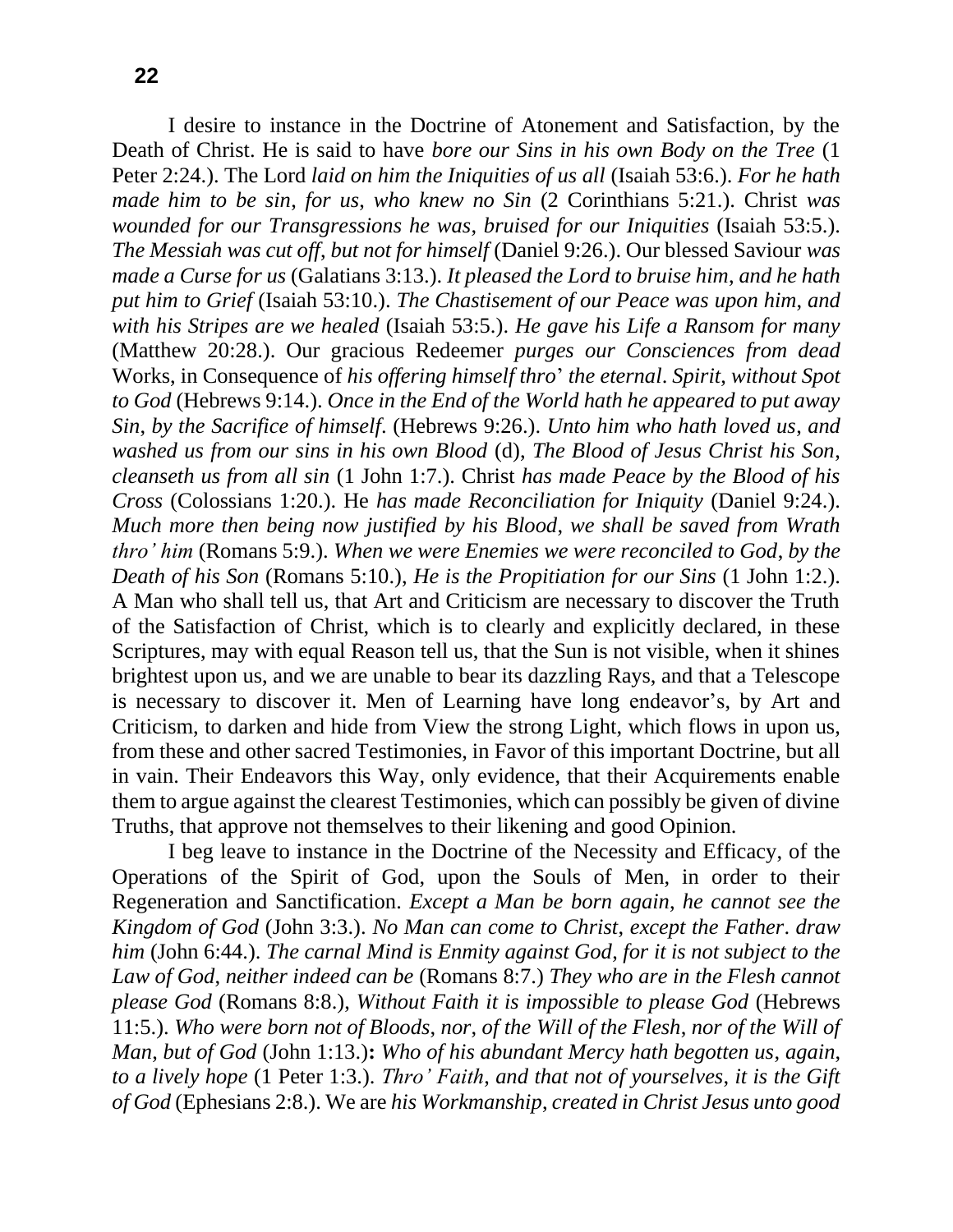*Works* (Ephesians 2:10.). *For it is God who worketh in you*, *both to will and to do of his good Pleasure* (Philippians 2:13.). *Not by Works of Righteousness*, *which we have done*; *but of his Mercy hath he saved us by the washing of Regeneration*, *and the Renewing of the holy Ghost* (Titus 3:5.). *Who hath saved us*, *and called us with an holy Calling*, *not according to our Works*, *but according to his own Purpose and Grace, which was given us in Christ Jesus before the World began (2 Timothy 1:9.)? I thank thee*, *O Father*, *Lord of Heaven and Earth*, *because thou hast hid these Things from the wise and prudent*, *and hath revealed them unto Babes***:** *Even so Father*, *for so it seemed good in thy Sight* (Matthew 11:25, 26.). *God who commanded the Light to shine out of Darkness*, *hath shined in our Hearts*, *to give the Light of the Knowledge of the Glory of God in the Face*, or Person of *Jesus Christ*  (2 Corinthians 4:6.). *A new Heart also will I give you*, *and a new Spirit will I put within you*, *and I will take away the stony Heart out of your Flesh*, *and I will give you an Heart of Flesh* (Ezekiel 36:26.). *Thy People shall be willing in the Day of thy Power* (Psalm 110:3.). *For thou also hast wrought all our Works in us* (Isaiah 26:12.). *And what is the exceeding Greatness of his Power*, *to us-ward*, *who believe*, *according to the Working of his mighty Power*; *which be wrought in Christ*, *when he raised him from the dead* (Ephesians 1:19, 20.). *And you hath he quickened*, *who were dead in Trespasses and sins* (Ephesians 2:1.). The Evidence which these numerous Texts with many others, afford to prove the Doctrine of the Necessity, Efficacy, and gracious Effects, of the Operations of the Grace and Spirit of God upon us, has cost many learned Men great Pains and Labor, in Art and Criticism to obscure it; but altogether in vain. For like the Sun will shine through' the thickest Clouds, they will ever be able to raise in order to darken and keep it from our Sight. Here again I must observe that Art and Criticism are absolutely unnecessary to discover that shining Evidence. Persons of mean Capacities, and unfurnished with Learning and Science may discover it. Upon the whole, it is very apparent that, this Writer dreadfully abuses the Scripture, and puts a forced and unnatural Sense upon it, with relation to what it delivers concerning the heavenly Influence of the Spirit of God, upon the Souls of Men. That is not a Conveyance of the Knowledge of any divine Truths, which Men had not Means of discovering before, and which they were uncapable of knowing to be such**:** But by this Influence, they are enabled to see the Excellency of, and to discern the Goodness, Wisdom, Holiness and Faithfulness of God, which are therein displayed in the fullest Manner. To imagine that God now affords such Light, as will enable us to make Discoveries of Truths, not already revealed to us, in his Word, is real Enthusiasm; and has nothing to support it in the holy Scriptures**:** On the contrary, such a wild Conceit stands there awfully condemned But that he communicates Light and Grace, to assist us in our Enquiries into those Truths, he hath graciously been pleased to inform us of, in his Word, and by the Help of which, we discern the Glory of these Truths, is a precious Doctrine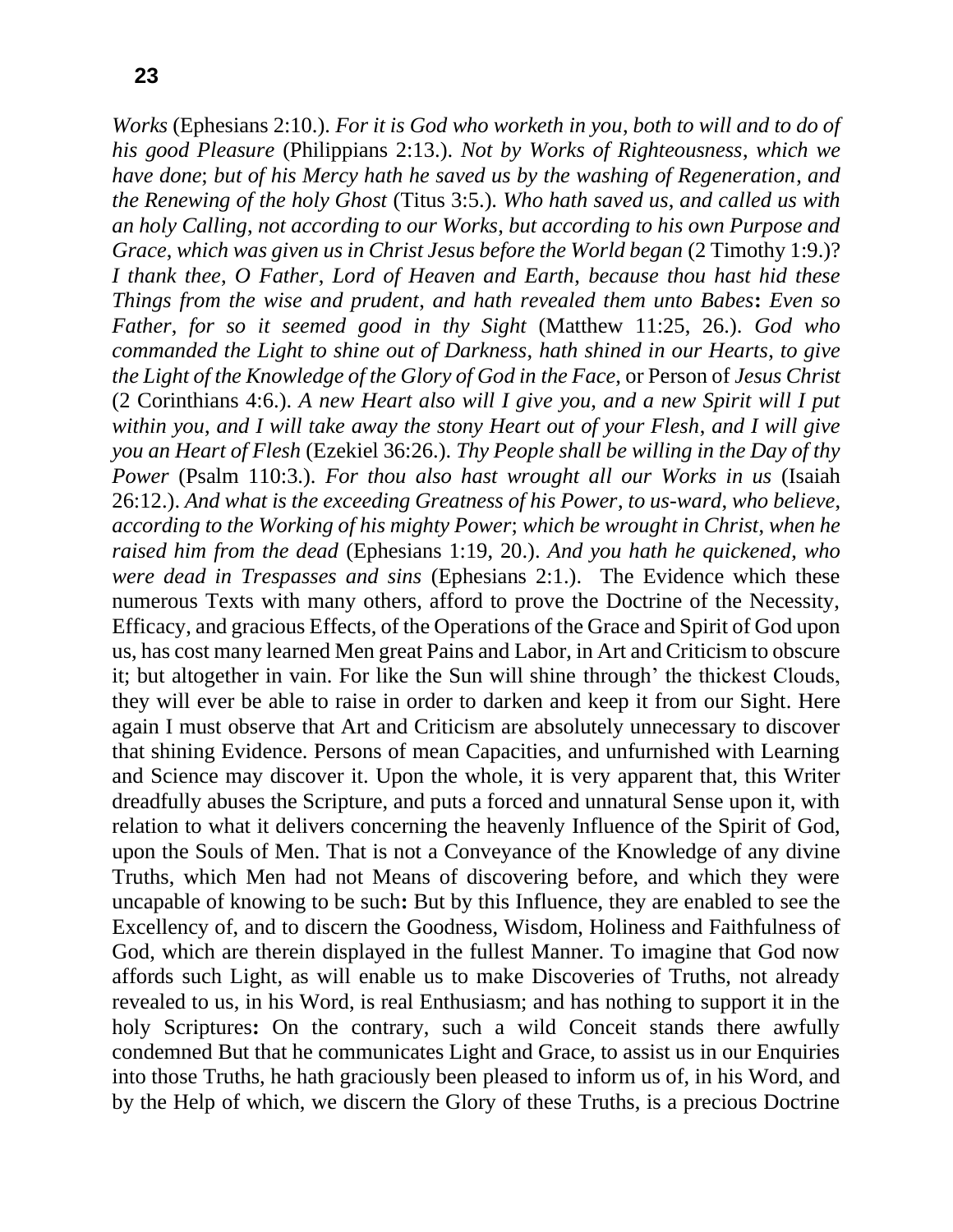the Bible contains, and is at a great Remove from Enthusiasm, and is not in the least absurd or irrational.

*It is Time for me to recapitulate and sum up what I have before observed, and I must take leave to give the Reader this Infidel's Recapitulation reversed:* or to assert the contrary of what he does in every Particular. 'Tis evident that Men would very little differ in their Sentiments, relating to Christian Doctrines, if the Language of the Scripture, which is plain and easy to be understood, was interpreted in its obvious and natural Sense — That such Accomplishments, as require Time and Pains to attain, are not necessary to understand the Scripture, in the most momentous Points of Doctrine, it requires us, to believe That the Proofs of a Christian Faith are such, and so clear, and so full, that a Course of Study to apprehend them is not necessary**:** Those Proofs may be understood as soon as Men have learn'd to know, what Ideas the Terms and Expressions used in the holy Scripture stand for — That a rational Conviction therefore, of the Truth of the Christian Revelation, is not the Privilege only of a few Students and Specialists — That there is a certain Connection betwixt the Notion of Duty, and assenting rationally to a Proposition well supported. The Reason is plain, a Man is inexcusable to disbelieve that which he sees evident Reason to conclude is true. — That though' Arguments are but Motives to Assent, it is not a Contradiction to assert, that we are obliged to let them be conclusive, if they are clear and justly founded, and regularly drawn. — That there is not such a Complication of Circumstances to be determined upon, Consequences regularly drawn, and a summoning of Evidence in order to the Proof of Christianity, that should hinder the Certainty of the Event, in an impartial Enquirer, and therefore, it may be foretold and prescribed That the Proofs of Christianity are so evident, and of such Force, that they are calculated to produce an Assent, from every Man, to whom they are proposed, as soon as understood. And those Proofs are of so easy and plain a Nature, that it is a Dishonor, to the Names of *Locke* and *Newton*, to suggest that Capacities like theirs, are necessary to understand their Force and Weight — That Christianity may not only be enforced, as a Fact, but it may also be proved true as a Gospel, in Virtue of such Arguments, as approve themselves to that Reason, of which all Men are professed — That all Men have Leave and Right to examine the Evidences of Christianity, and determine of its Truth, as the Matter shall appear to their Reason; but it is to be observed, that those Evidences are such, that they must necessarily appear pregnant Proofs of its Truth. And therefore, by granting Men Liberty to examine these Evidences and Proofs, we are in no Danger of authorizing Infidelity in Form, and setting it upon the same Footing, in Point of Conscience, with the Profession Christianity itself, as this Author affirms we are. The Man has ill Success indeed, for he has not proved one single Point, with all these Pains and Labor. He might therefore, have very well spared the whole of his pathetic and moving Expostulation, with the *Oxonian*, whom